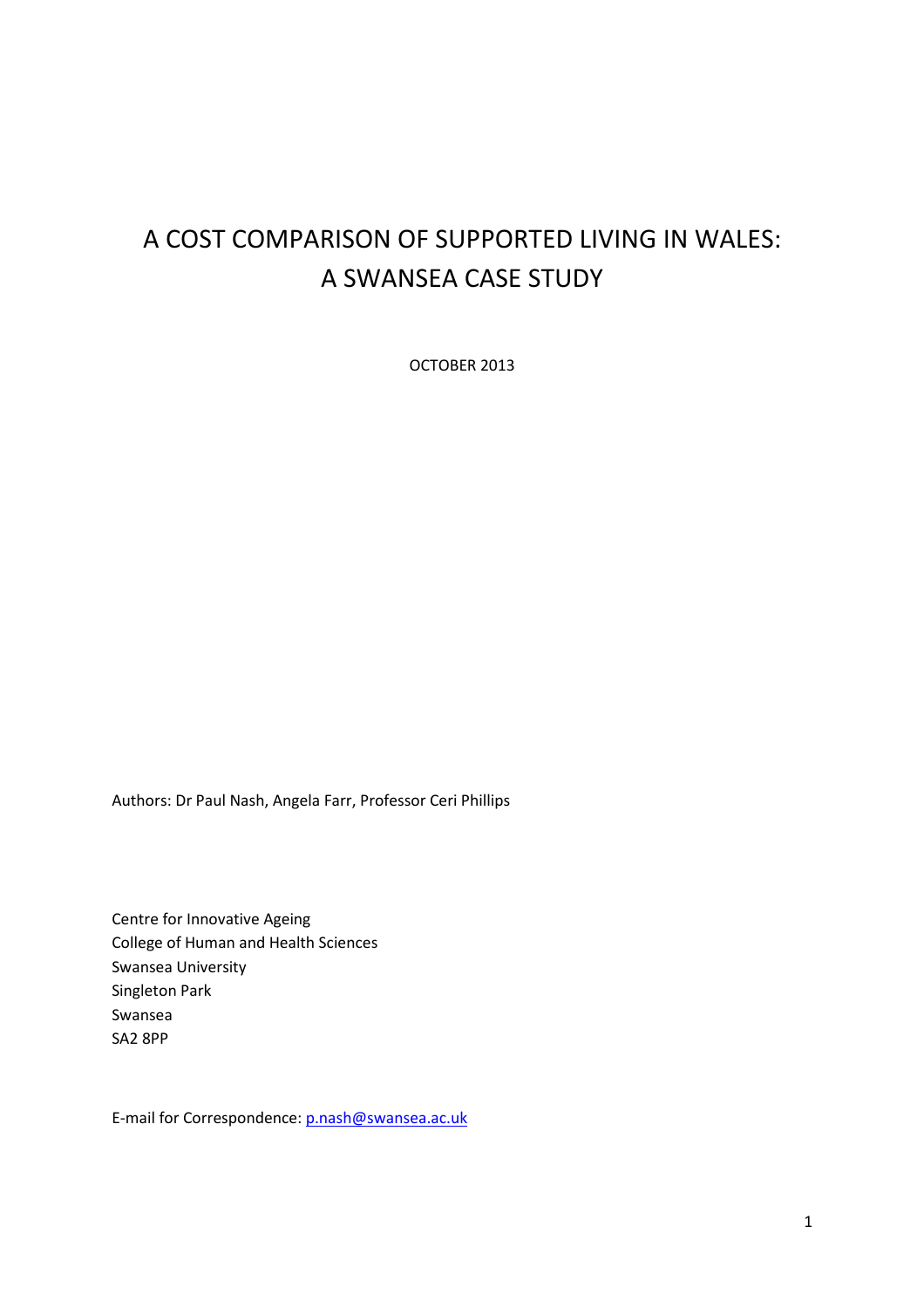## Table of Contents

Pg and the contract of the contract of the contract of the contract of the contract of the contract of the contract of the contract of the contract of the contract of the contract of the contract of the contract of the con

| <b>1.0 Executive Summary</b>                                      | 4  |
|-------------------------------------------------------------------|----|
| 1.0.1 Purpose                                                     | 4  |
| 1.0.2 Research Background                                         | 4  |
| 1.0.3 Current Results                                             | 4  |
| 2.0 Introduction & Policy Context                                 | 6  |
| 2.0.1 Demographics                                                | 6  |
| 2.0.2 Key Legislation                                             | 6  |
| 2.0.3 Role of Extracare                                           | 7  |
| 2.0.4 Information Gap                                             | 7  |
| 2.0.5 Current Research                                            | 7  |
| 3.0 Methodology                                                   |    |
| 3.1 Sampling                                                      | 8  |
| 3.2 Method                                                        | 8  |
| <b>4.0 Results</b>                                                |    |
| 4.1 A breakdown of Social Service Clients by Care Environment     | 9  |
| 4.2 Mean costs of care provision in three care environments       | 11 |
| 4.3 Cost of equipment and modifications                           | 13 |
| 4.4 Costs and duration of inpatient hospital stays                | 15 |
| 4.5 Cost and number of outpatient visits                          | 17 |
| 4.6 Cost and number of emergency admissions                       | 18 |
| 4.7 GP care by type                                               |    |
| Figure 1. Extracare service utilisation                           | 19 |
| Figure 2. Residential care service utilisation                    | 19 |
| Figure 3. Community care service utilisation                      | 19 |
| 4.8 Costs related to GP activity                                  | 21 |
| 4.8.1 Total GP and medication costs by care environment           | 21 |
| 4.8.2 Total costs incurred through all non-medication GP services | 22 |
| 4.8.3 Cost of laboratory procedures utilised by care environment  | 23 |
| 4.8.4 Total costs of primary care received by care environment    | 24 |
| <b>5.0 Data Limitations</b>                                       | 25 |
| 5.0.1 Duration of Care                                            | 25 |
| 5.0.2 Coding at Point of Care                                     | 25 |
| 5.0.3 Block Contracts                                             | 25 |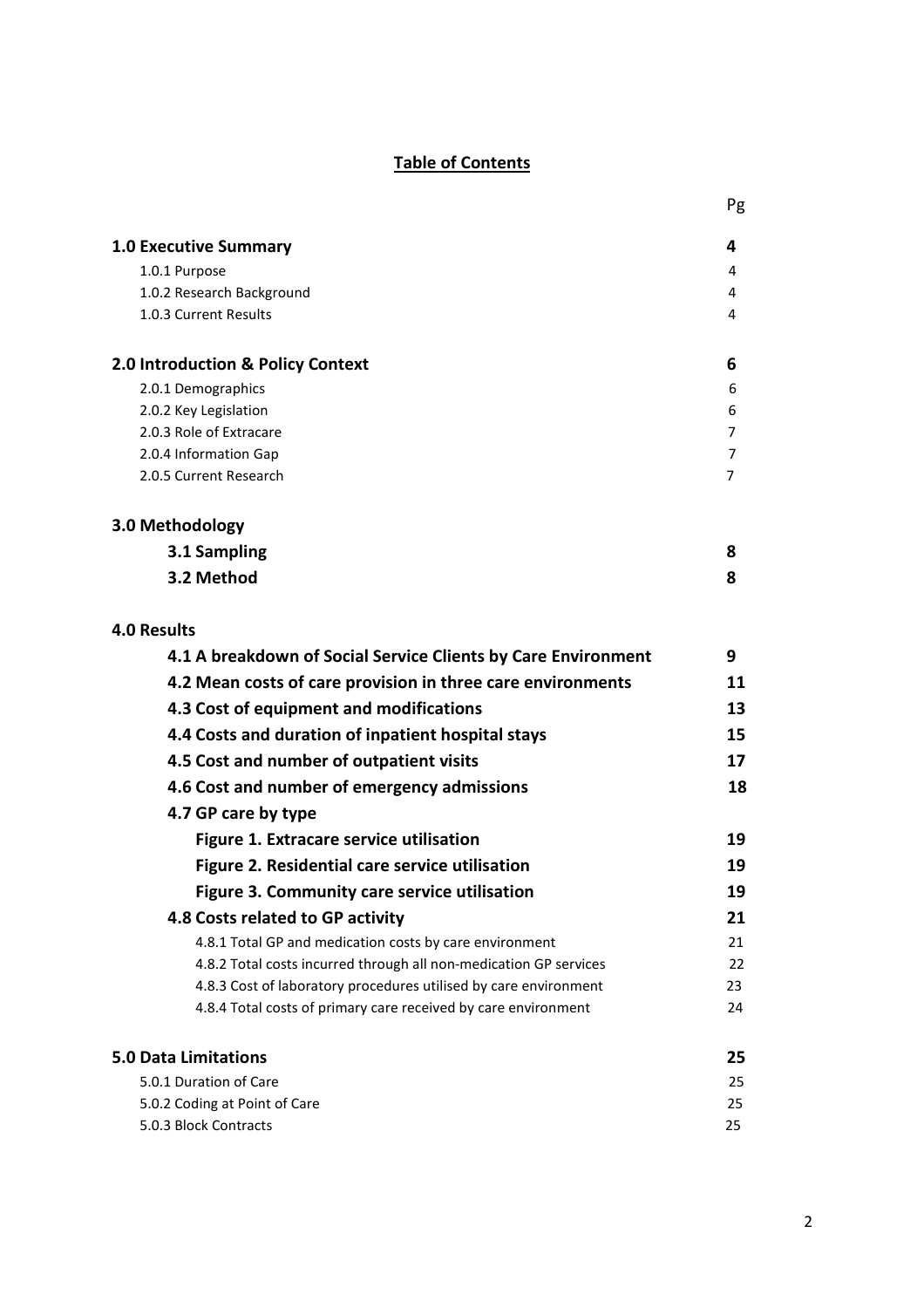| <b>6.0 Conclusions</b>                                          | 26 |
|-----------------------------------------------------------------|----|
| 7.0 Implications                                                | 28 |
| <b>Appendix A - A breakdown of Care Environment Costs</b>       | 29 |
| Appendix B - A breakdown of Primary Care Service Usage and Cost | 31 |
| <b>References</b>                                               | 35 |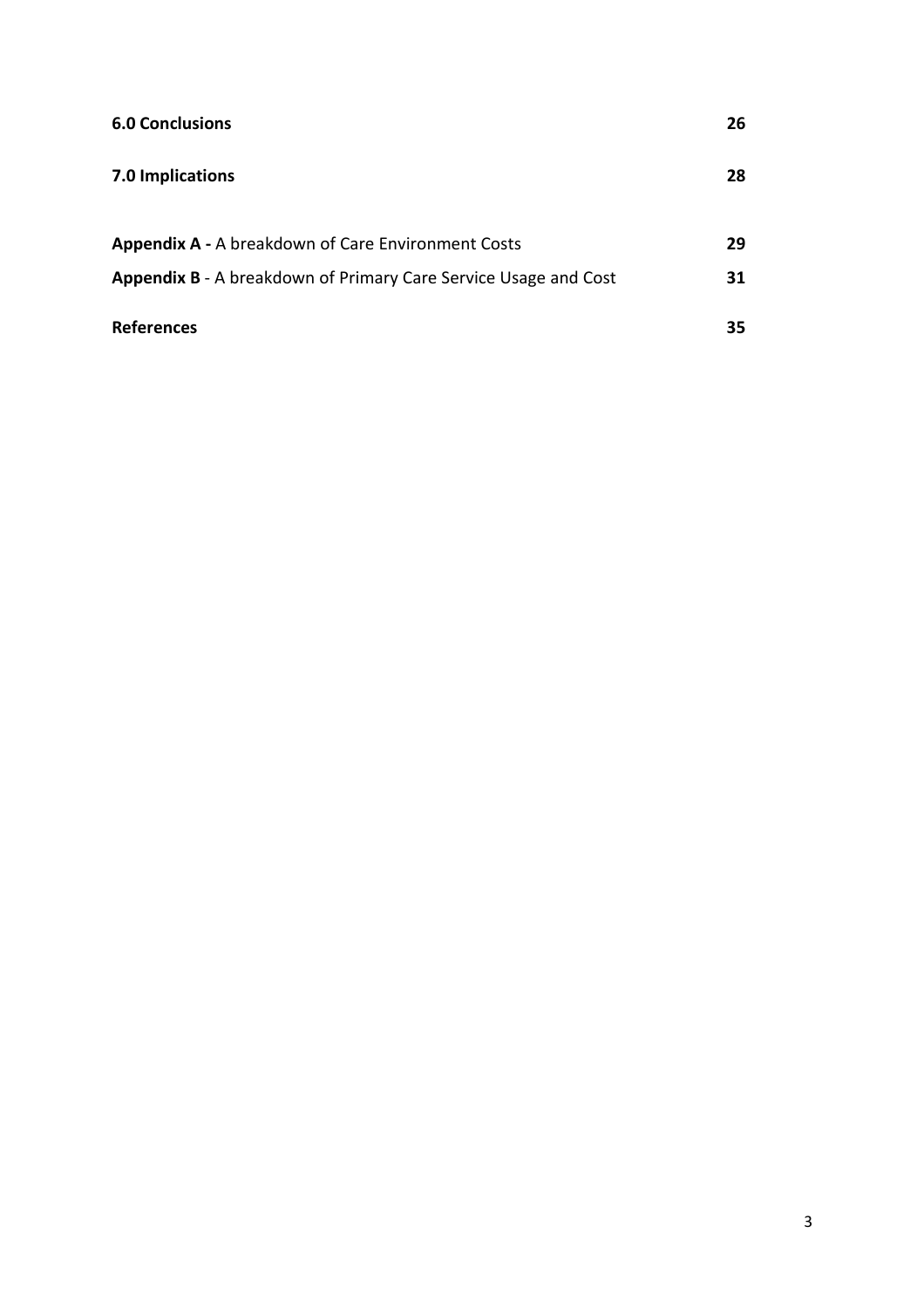## 1.0 Executive Summary

The objectives of this project are to explore the following questions:

- What are the costs of receiving care and support in Extracare sheltered housing in Wales?
- What are the comparable cost differences between receiving care in residential care, Extracare and in the community?
- Is NHS service utilisation different for those living in different care environments?

## 1.0.1 Purpose

Following the commitment of the Welsh Assembly Government to spend £41million on the development of Extracare services in Wales and its subsequent acknowledgement that it did not know who this supported or what it constituted.

## 1.0.2 Research Background

Burholt et al. (2011) conducted an analysis of supporting living environments in Wales. While they were successful in establishing the breadth and depth of the services delivered and the expectations of residents and care managers, they were unable to establish the relative cost effectiveness of each environment. They reported difficulties in obtaining data from both care providers and local authorities. This meant that no recent cost data was available in Wales regarding supported living. Baumker et al. (2008) conducted a review of English data, but not only does this differ from Wales in terms of legislative, linguistic, cultural and geographical differences, but also in that NHS utilisation was not taken into consideration.

#### 1.0.3 Current Results

Using the Secure Anonymised Information Linkage (SAIL) databank, this research was able to link data for housing and health care provision through social services and NHS service delivery data.

The key findings from the data are:

- The least expensive environment for delivery of care is in service users' own homes with the most expensive being residential care. Caveats to this are that residential care supports older adults with higher levels of care needs, so type of care needs to be considered. Further, residential care includes housing costs where neither Extracare nor community based care include rent or mortgage payments, as these are not costs incurred by Social Services (Section 4.2).
- The lowest equipment/modification costs were incurred by residents in Extracare with the highest by those receiving care and support in the community. This is reflective of the age of housing stock and support infrastructure, with Extracare having communal aides and ready modified flats, whereas this is not the case for community properties (Section 4.3)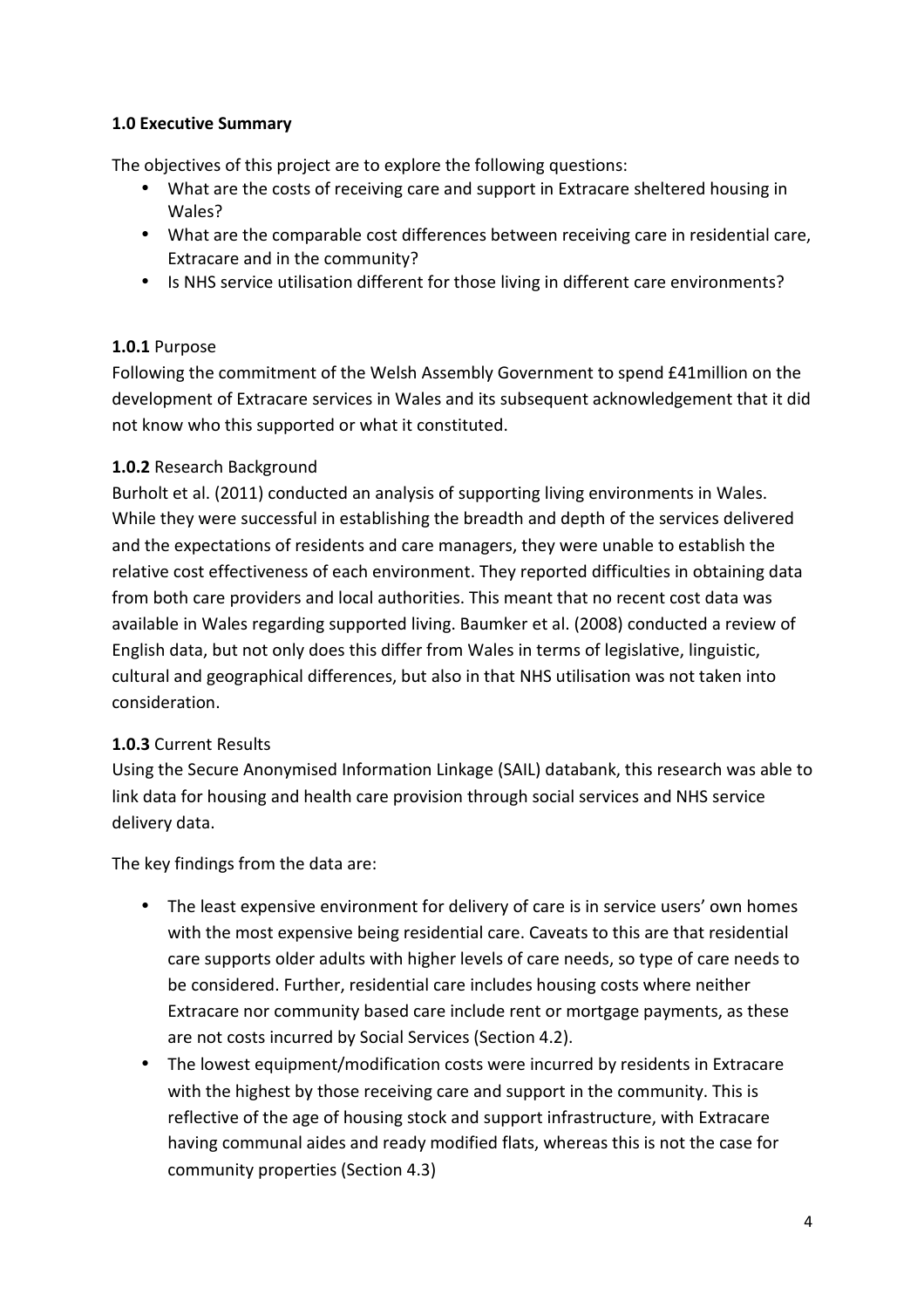- In-patient costs were significantly higher in residential care than in Extracare, again reflective of the underlying care need of older adults in each environment. The highest costs were associated with those in receipt of care in the community, which is likely because of delays in enacting assessments, re-ablement and new community support care packages (Section 4.4).
- Outpatient admissions and A&E costs were relatively stable across each of the care environments (Section 4.5)
- The most common GP services utilised by residents in each of the care environments were telephone consultations, home visits and GP surgery consultations (Section 4.7).
- Overall, Residential care appears to be the most expensive for all costs relating to GP activity (Section 4.8).

Data limitations and implications are discussed in sections 5.0 and 7.0 respectively.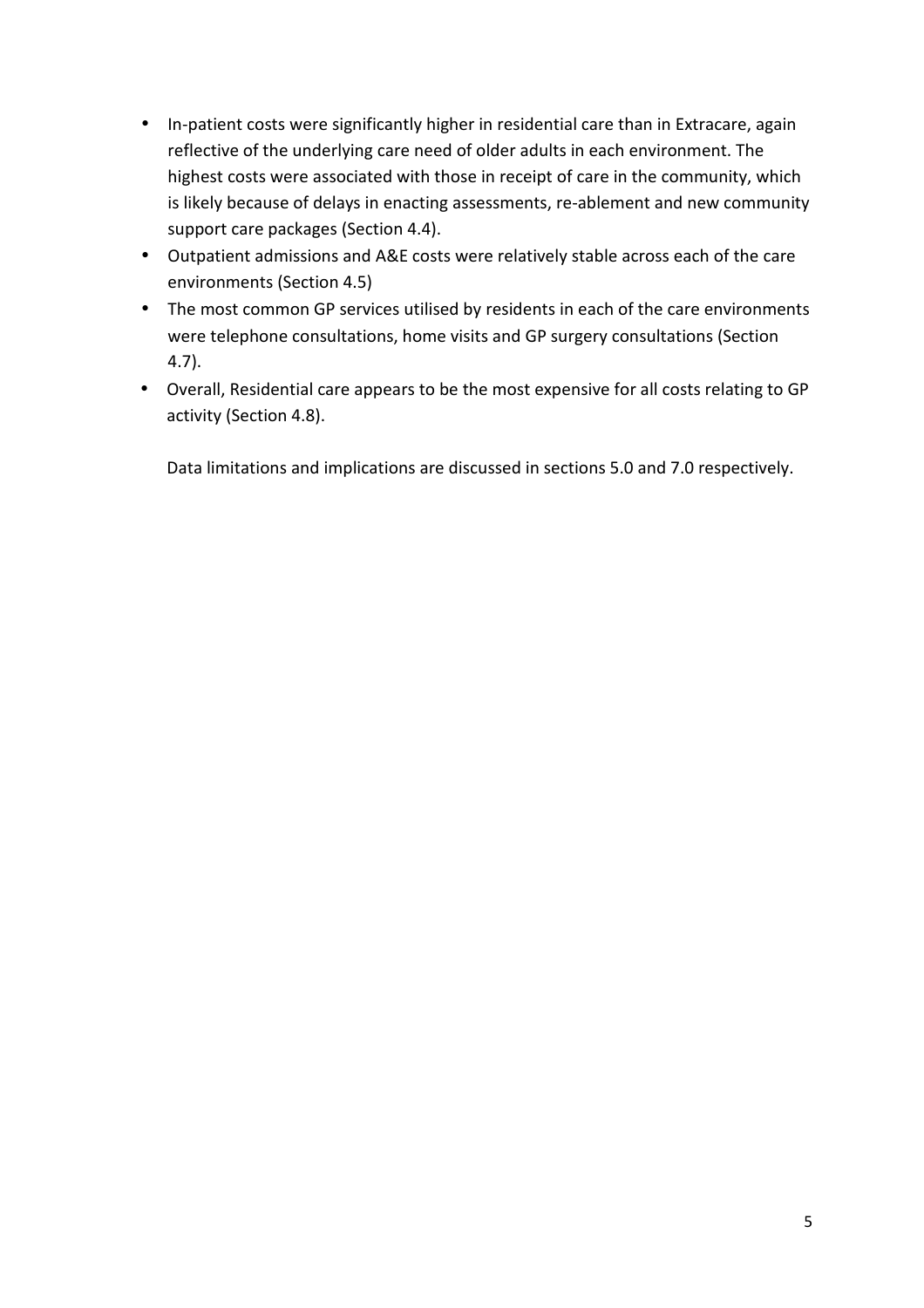## 2.0 Introduction & Policy Context

## 2.0.1 Demographics

It is well accepted that the UK's population is not only growing but also ageing where it is predicted that the population aged 60+ will reach 29% by 2033 and continue to 31% by 2058 (Office for National Statistics, 2009). The fastest population increase has been in the number of those aged 85 and over, the 'oldest old'. With an ageing population there also comes the growing need to expand care and housing solutions for older adults. There is an established drive towards improving the housing stock for older adults, incorporating health and social care needs under one roof. Where an older person is no longer able to live in their own property due to increased need, the drive is for them to live as independently as possible whilst still being able to utilise the full range of support and services that they require.

## 2.0.2 Key Legislation

Especially in Wales, there has been a commitment to the improvement of housing and social care provision for older adults through policies developed by the Welsh Government.

## Designed for Life (WAG 2005) states that,

"Specialist housing where care services are available on site will become a much more widespread alternative to residential homes even for people with quite severe needs" (p.21).

The NSF for Older People (Welsh Assembly Government (WAG) 2006) recognises that: "Home need not be the same house within which they have lived for years; other housing options such as sheltered housing, retirement villages or Extracare housing can enable older people to retain their independence" (p.57).

## The Strategy for Older People in Wales (WAG 2003) aims to

"Promote an adequate supply of special forms of housing which meet the varying and changing needs of older people and ensure they can remain independent as long as possible"

#### (p.25)

Fulfilled Lives: Supportive Communities (WAG 2007) suggests that "Extracare is a model of care that fits well in Wales. There are a range of facilities in extra care that promote participation and well-being" (p.57).

Better Homes for People in Wales - A National Housing Strategy (National Assembly for Wales (NAW) 2001) provides the framework and vision for housing in Wales and is actioned through complementary programmes, detailed in the Strategy Action Plan, and cascaded through Local Housing Strategy Guidance.

These successive progressive policies have paved the way for developments in Wales and built upon the development of Extracare housing which, established in the 1980's, has developed through the 1990's to become a major national alternative form of housing for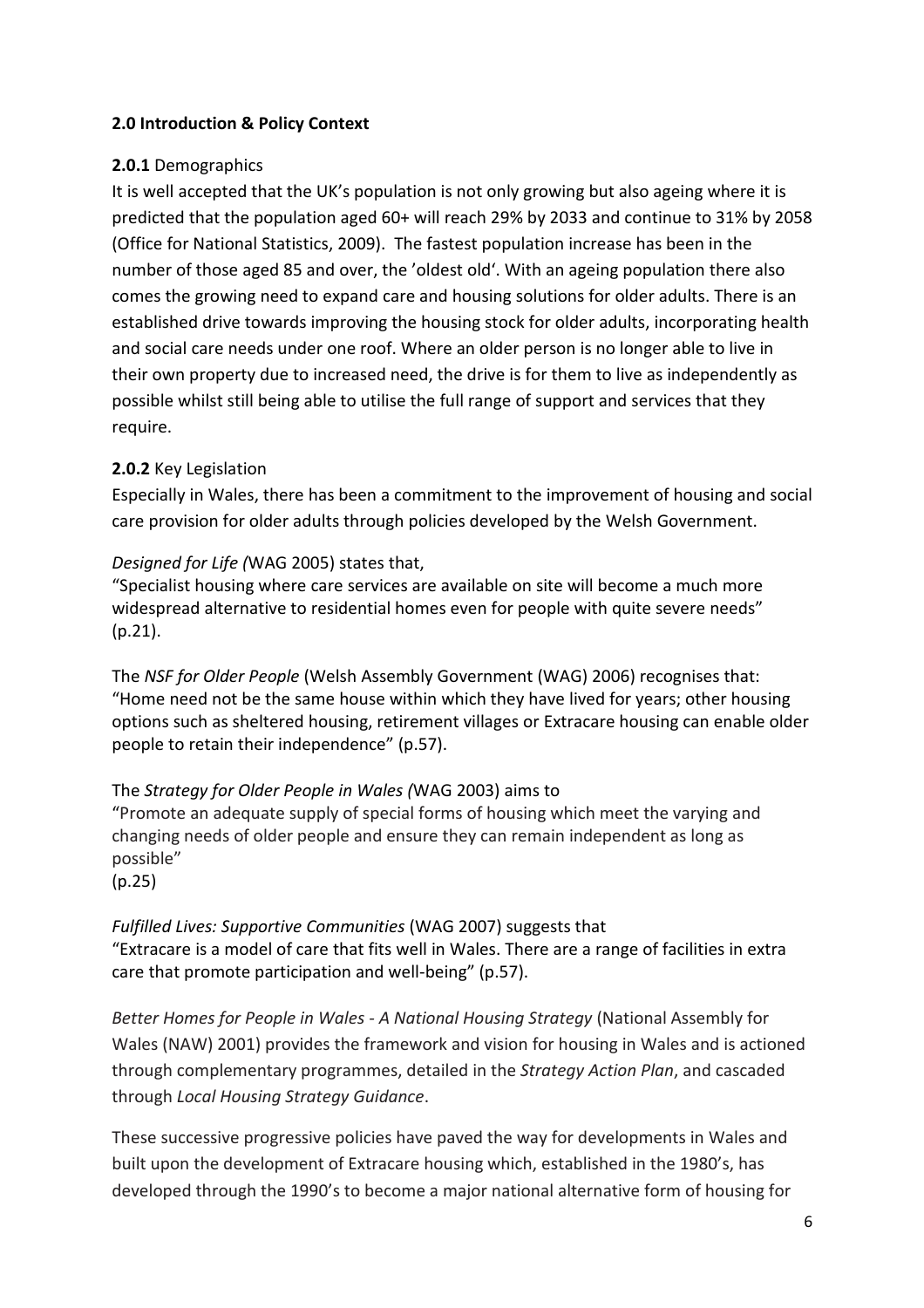older adults. In order to meet the aims highlighted above and to meet the changing needs of older adults in Wales, the Welsh Assembly Government pledged £41 million for the development of Extracare housing in Wales.

## 2.0.3 Role of Extracare

Extracare is different from other types of housing as it combines independence with support, enabling residents to maintain their independence for as long as possible in their own contained property whilst utilising on-site care, support and amenities. Despite these over-arching differences, Croucher et al. (2006), concluded that there was no real universal definition or understanding on what Extracare is or should be. In a report entitled "Extracare: Meeting the needs of fit and frail older people?" funded by the Welsh Assembly Government (2011), Burholt et al. drew similar conclusions specifically to Wales. Further, they also concluded that this lack of clarity led to confusion for residents and massive variability in the care that can be provided and the expectations of an ageing resident cohort.

## 2.0.4 Information Gap

Alongside the lack of uniform definition, there was also a distinct lack of information on the comparative costs of Extracare to similar care environments and community care. Baumker et al. (2008) conducted the most extensive review of Extracare costing information to produce an average cost of housing provision in England, but this finding could not replicated in Wales with any certainty by Burholt et al. (2011) due to limited data availability. Even in the review by Baumker et al. (2008), costs were only really taken in isolation. Although they looked at average health and social care costs associated with residing in Extracare, more complex data for NHS service utilisation was not available. Further to this, comparisons with other types of care environments or community care were not made. Without this information, it is difficult to calculate the relative value of Extracare over other care environments.

#### 2.0.5 Current Research

This research aims to bridge the gaps identified by Burholt et al. (2011) regarding the costs of Extracare. Costs were obtained from the City and County of Swansea local authority social services department for Extracare and residential care provision as well as community care provision. In addition, NHS utilisation data were collated using the Secure Anonymised Information Linkage (SAIL) databank housed at Swansea University. Using a series of analytical techniques the research attempted to compare the profile of older people in Extracare to those receiving home care and those in residential care. The objectives of this project are to explore the following questions:

- What are the costs of receiving care and support in Extracare sheltered housing in Wales?
- What are the comparable cost differences between receiving care in residential care, Extracare and in the community?
- Is NHS service utilisation different for those living in different care environments?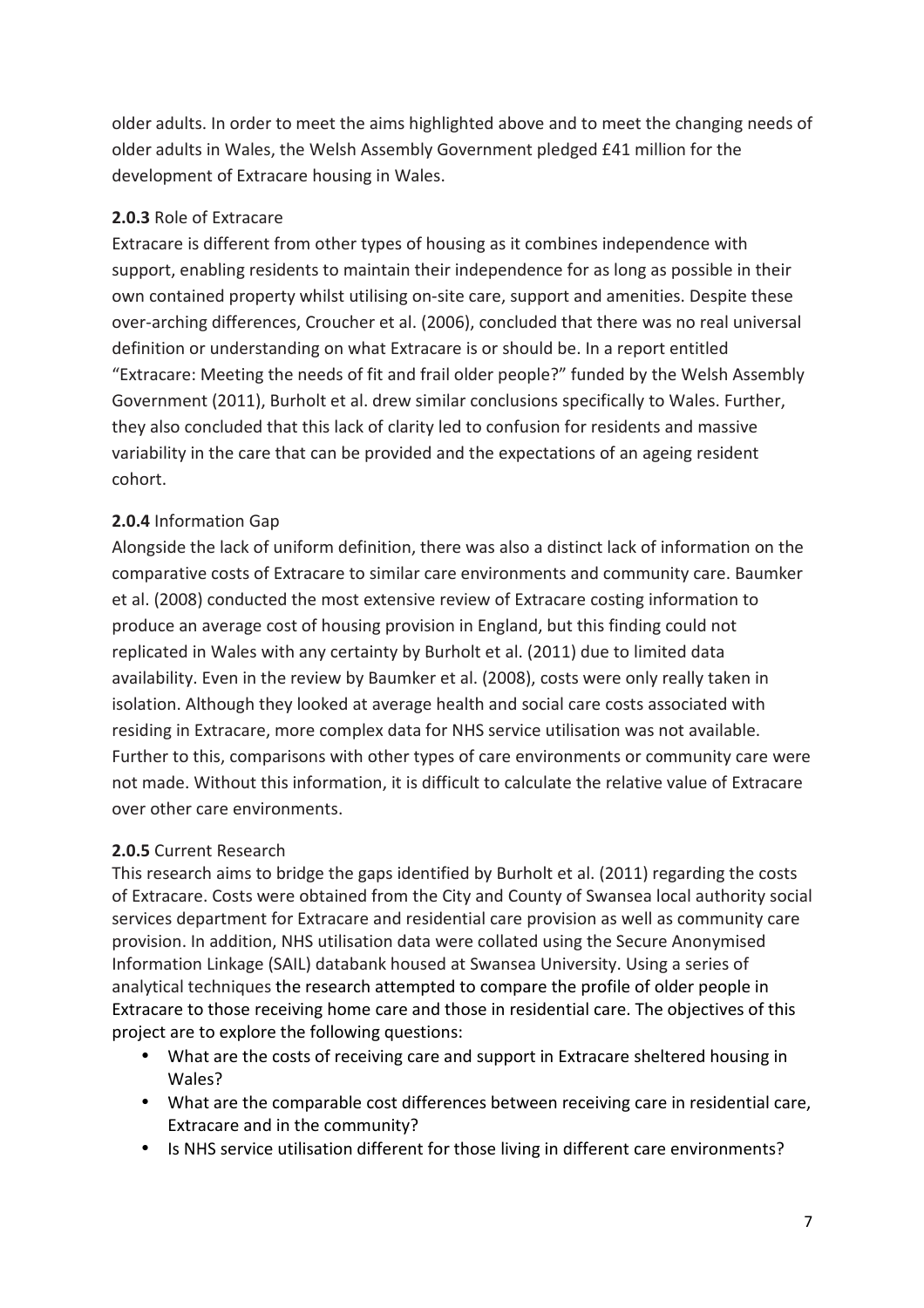#### 3.0 Methodology

## 3.1 Sampling

The sample was selected from the Social Services user databases held by Swansea Local Authority. Data was selected for adults aged 50 and over in receipt of social services funded care between the dates of November 2010 and November 2012. The age of 50 years was chosen as the Welsh Government currently classes any person over the age of 50 as an older person and the two year time period is used due to the complete data held for this period. Data related to those in receipt of care living in residential care, Extracare or in their own homes. All data were for adults living in the Swansea area. Whilst it is known that this potentially restricts the diversity of the sample, it is this sample where data can be linked to the SAIL data on NHS service utilisation to ascertain a more complete profile of the cost of health and social care for each of the adults in receipt of care. Where "N" reflects the overall number of people in receipt of care and "n", the number of people in each care environment, the total sample size was N=7071 with n=94 in Extracare (exhaustive for data available), n=2033 in residential care and n=4944 receiving care in their own homes / in the community. The needs of those in receipt of care differed both in diversity and intensity, something that will be reflected on later in the report.

## 3.2 Method

Working with partners in Swansea Local Authority Social Services, data was extracted from their databases regarding service users in receipt of care packages (that met the inclusion criteria specified above). A two year time frame was selected (Nov 2010-Nov 2012) where the most recent data was complete for each of the care environments. Data was extracted from several different access databases, holding information about the full range of care services provided for older adults within the locality. Separately, cost information was extracted providing information on unit costs, block contracts and care plan provision. These data were cleaned and combined when the requirements for each of the care service users had been ascertained.

Along-side this process, service users' name, date of birth and address were input to SAIL where they were linked to NHS utilisation data. When linked within SAIL, anonymised data were produced giving only a unique identifier and environment in which the service user resided. Although this meant that individual care use could not be tracked (as this would not be anonymised), it did allow for aggregated utilisation information to be collated for the purpose of analysis.

With care provision, cost and NHS data extracted from the respective databanks, costs were rationalised and data analysed by length of residence and environment through which care was delivered.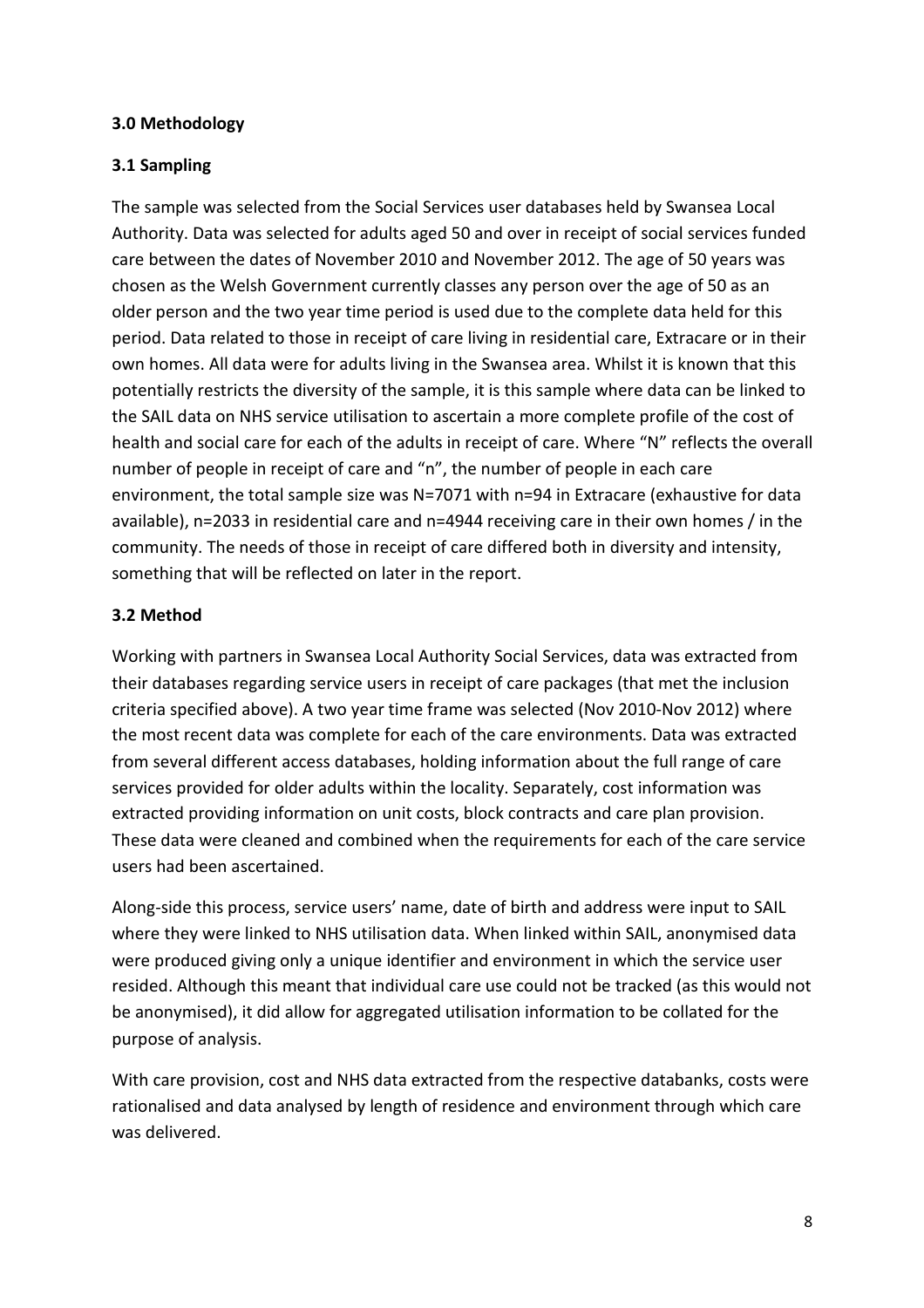#### 4.0 Results

#### 4.1 A breakdown of Social Service Clients by Care Environment

|                         | Time in      | Gender        | Number         | %              |
|-------------------------|--------------|---------------|----------------|----------------|
| Care                    |              |               |                |                |
| Environment             | Environment  |               |                |                |
| Extracare               | <12 Months   | Female        | 14             | 70             |
|                         |              | Male          | 6              | 30             |
|                         | 12-18 Months | Female        | $\overline{7}$ | 58             |
|                         |              | Male          | 5              | 42             |
|                         | 19-24 Months | Female        | 44             | 71             |
|                         |              | Male          | 18             | 29             |
|                         | <b>Total</b> | <b>Female</b> | 65             | 69             |
|                         |              | <b>Male</b>   | 29             | 31             |
|                         |              | <b>Total</b>  | 94             |                |
| <b>Residential Care</b> | <12 Months   | Female        | 560            | 68             |
|                         |              | Male          | 263            | 32             |
|                         | 12-18 Months | Female        | 210            | 71             |
|                         |              | Male          | 85             | 29             |
|                         | 19-24 Months | Female        | 646            | 71             |
|                         |              | Male          | 269            | 29             |
|                         | <b>Total</b> | <b>Female</b> | 1416           | 69             |
|                         |              | <b>Male</b>   | 617            | 31             |
|                         |              | <b>Total</b>  | 2033           |                |
| Community               | <12 Months   | Female        | $\pmb{0}$      | $\mathbf 0$    |
|                         |              | Male          | $\mathbf 0$    | $\mathbf 0$    |
|                         | 12-18 Months | Female        | $\mathbf 0$    | $\overline{0}$ |
|                         |              | Male          | $\mathbf 0$    | 0              |
|                         | 19-24 Months | Female        | 3022           | 61             |
|                         |              | Male          | 1922           | 39             |
|                         | <b>Total</b> | Female        | 3022           | 61             |
|                         |              | <b>Male</b>   | 1922           | 39             |
|                         |              | <b>Total</b>  | 4944           |                |

The table highlights the breakdown of residents by gender and the duration of time that they have spent in receipt of care in each of the care environments. Of note is that each time category is mutually exclusive as social care clients would not be double counted.

It is evident from table 4.1 that the majority (66%) of the people within the sample frame were female. This is stable between care environments and relatively consistent over time (within the two years sampled). Of interest is the spread between environments. There are relatively few people resident in Extracare within the sample which is reflective of the few number of social service care clients residing in Extracare. There are more residents in the geographical region living in Extracare, but only those in receipt of additional social services care support were included in the LA databases. Of further note is the fact that at the time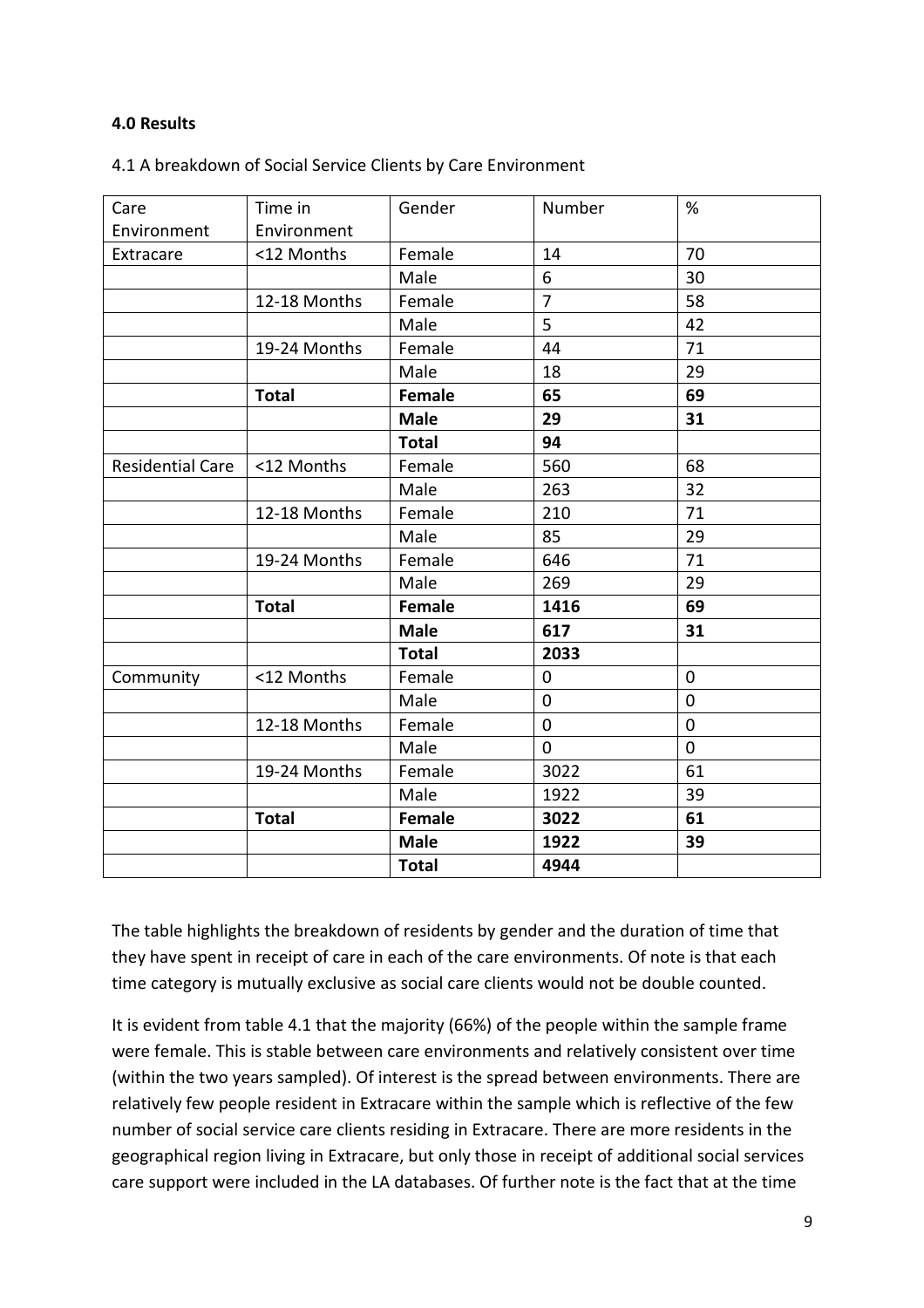of this research, of those clients in receipt of care in their own homes in the community, all had been receiving care within the 19-24 month band. This could suggest that more long term care needs are met within the community until such point that they require more intensive support. This is a supposition that will be discussed later in the report in light of cost information. As there are differences in the number of clients in each time band within the care environments, suggesting potential differences in levels of care requirement, these bandings will be maintained for reporting purposes throughout. Of further note as illustrated in the appended tables, residents in residential care were significantly older than the other two environments with those in the community being the youngest.

#### Key Data Considerations

The following should be considered for each of the following costing tables:

- Each of the costs (unless otherwise specified) are given as an average (mean) for the time band to which they refer and not a monthly mean. E.g. a cost for the time band 0-12 months is the average cost for all of the people in that band over the 12 month period where the 19-24 month band will be an average for all of the people in that band over the 24 month period. This has been done to firstly level out the fluctuations in care packages that some individuals have in response to periods of acute care need and further to provide macro level information for comparison, rather than micro month by month data.
- The disparate long-term care needs in each environment will be somewhat levelled out by aggregating the data with larger data sets. This will allow for more accurate comparisons between care environments, removing excessive outliers.
- Extracare only has a small useable dataset.
- When addressing Extracare and community costs, these are only reflective of the care costs and do not include rent / mortgage payments. If these are paid for by the council then they come from a separate housing budget, otherwise are private accommodation payments.
- Costs quoted refer only to the contributions made by social services and do not include any additional top-up costs by individuals privately.
- All figures given are rounded to the nearest whole number
- All " $\bar{x}$ " averages are the arithmetic mean
- All significance values refer to levels of statistical significance where p≤0.01 illustrates a 1% likelihood that results are due to chance, p≤0.05 is 5% and p≤0.1 shows 10%.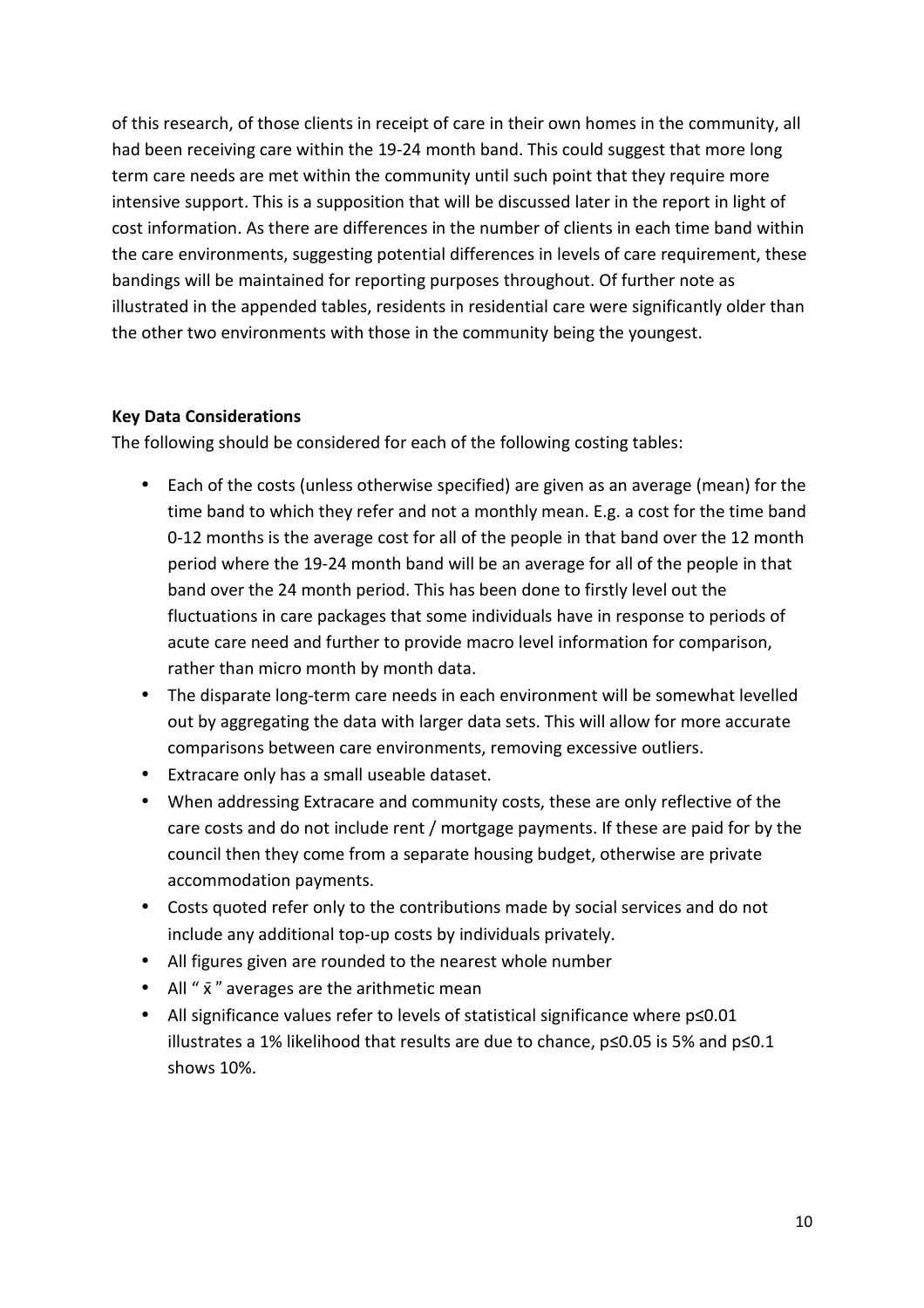| Care                    | Time in      | Cost   | Cost     | Cost                                 |
|-------------------------|--------------|--------|----------|--------------------------------------|
| Environment             | Environment  | (Min)  | (Max)    | $(\bar{x}$ for total length of care) |
| Extracare               | <12 Months   | £18    | £13,986  | £5,311                               |
|                         | 12-18 Months | £553   | £34,813  | £7,036                               |
|                         | 19-24 Months | £389   | £52,833  | £13,229                              |
|                         |              |        |          |                                      |
| <b>Residential Care</b> | <12 Months   | £144   | £39,831  | £7,221                               |
|                         | 12-18 Months | £1,183 | £39,115  | £22,348                              |
|                         | 19-24 Months | £2,674 | £67,076  | £35,220                              |
|                         |              |        |          |                                      |
| Community               | <12 Months   | N/A    | N/A      | N/A                                  |
|                         | 12-18 Months | N/A    | N/A      | N/A                                  |
|                         | 19-24 Months | £9     | £129,752 | £8,240                               |

4.2 Mean costs of care provision in three care environments

Table 4.2 illustrates the cost of care provision in each of the care environments. Cost data for each environment was collected from the Local Authority Social Services costings database.

Of note (as mentioned previously) the costs given for Extracare and community care refer to those incurred by the social services team for the provision of care only and do not cover the cost of housing (rent or mortgage). Those costs associated with residential care are inclusive of housing, food and care. As residential care is a provision where there is little independence (just a room, no separate living and cooking facilities), the complete needs of the service user are met and covered by the charge.

It is of note, however, that those costs reflected above are those charges paid by social services and do not reflect any costs incurred by residents who more top-ups or contributions towards their own care. The fact that some residents in each of the care environments are making personal care contributions will account for some of the variance in the costs displayed.

In Extracare especially, there is increased flexibility in the level of care that is provided to the residents. If there is a period of increased need following an acute incident then there is the ability to react in the short term and address the elevated care need. This is reflected in the costs when looking at the changing minimum and maximum care costs over the different time bands. The flexibility means that there can be fluctuating care costs throughout the tenancy of a resident and it can further mean that reflected costs are skewed by potentially short lived but intensive care requirement episodes. This cannot be reflected with any degree of certainty in the figures obtained due to the anonymised nature of the dataset.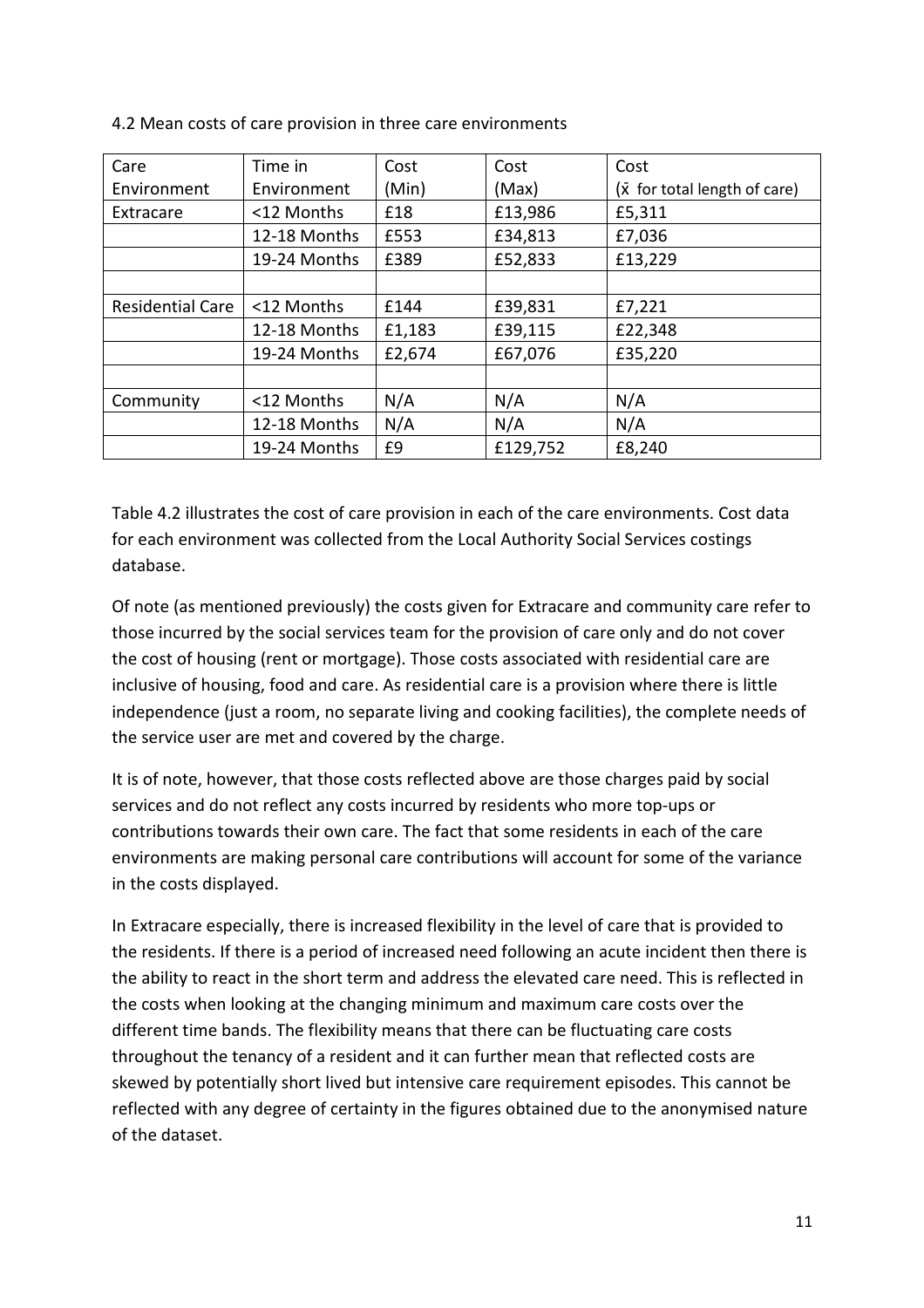This flexibility is also available to a lesser extent in residential care environments. However, the general level of care need in residential care need is higher, reflected in the comparative lack of independence and autonomy. As the base level need in residential care is generally higher, when an increase in care need is identified it is unlikely to result in re-ablement and result in prolonged increased care package intensity and thus increased costs for the duration of the service users' stay.

Despite this, of note in both of the supported living environments, is the increasing costs of care provision through the time bands. This would seem to indicate an increased level of care requirement for both environments though more markedly so for residential care.

These assertions are supported in that there is a statistically significant (p≤0.01) difference between the care environments where those in residential care have higher overall costs. Of note is that this does include housing costs. ANOVA results indicated that there was no statistical difference between community and Extracare provision. When expanding on these categories further, there were also significant differences between the time bandings for both Extracare (p≤0.01) and residential care (p≤0.01).

The costs associated with community care vary the most in terms of cost to the social services budget. As mentioned, this is likely due in part at least to the contributions made by the older person themselves. It is more likely that the persons receiving care in their own homes have a greater resource capital to be assessed able to make contributions (estate including property) and as such this is likely causing a skew on some of the data. With the larger sample size for this category, some of this skew will be accounted for by using the mean calculation.

Building on the report by Burholt et al. (2011), the majority of those who are being supported in their own homes are in receipt of care for physical / mobility issues and as such will require less care hours than someone with more intensive nursing needs for cognitive impairments which is more likely in residential care. This lack of intensity is noted when the mean cost is observed, producing by far the lowest figure of the three environments.

As a note of caution, the figures reflect the supply of care and not necessarily the actual need. As Burholt et al. reported, those in receipt of care in their own homes may be unable or unwilling to ask for increased support should their circumstances change. This could be due to a desire to remain in their own home and fear of this option being taken from them and/or confusion as to where to go for assistance through red tape and forms.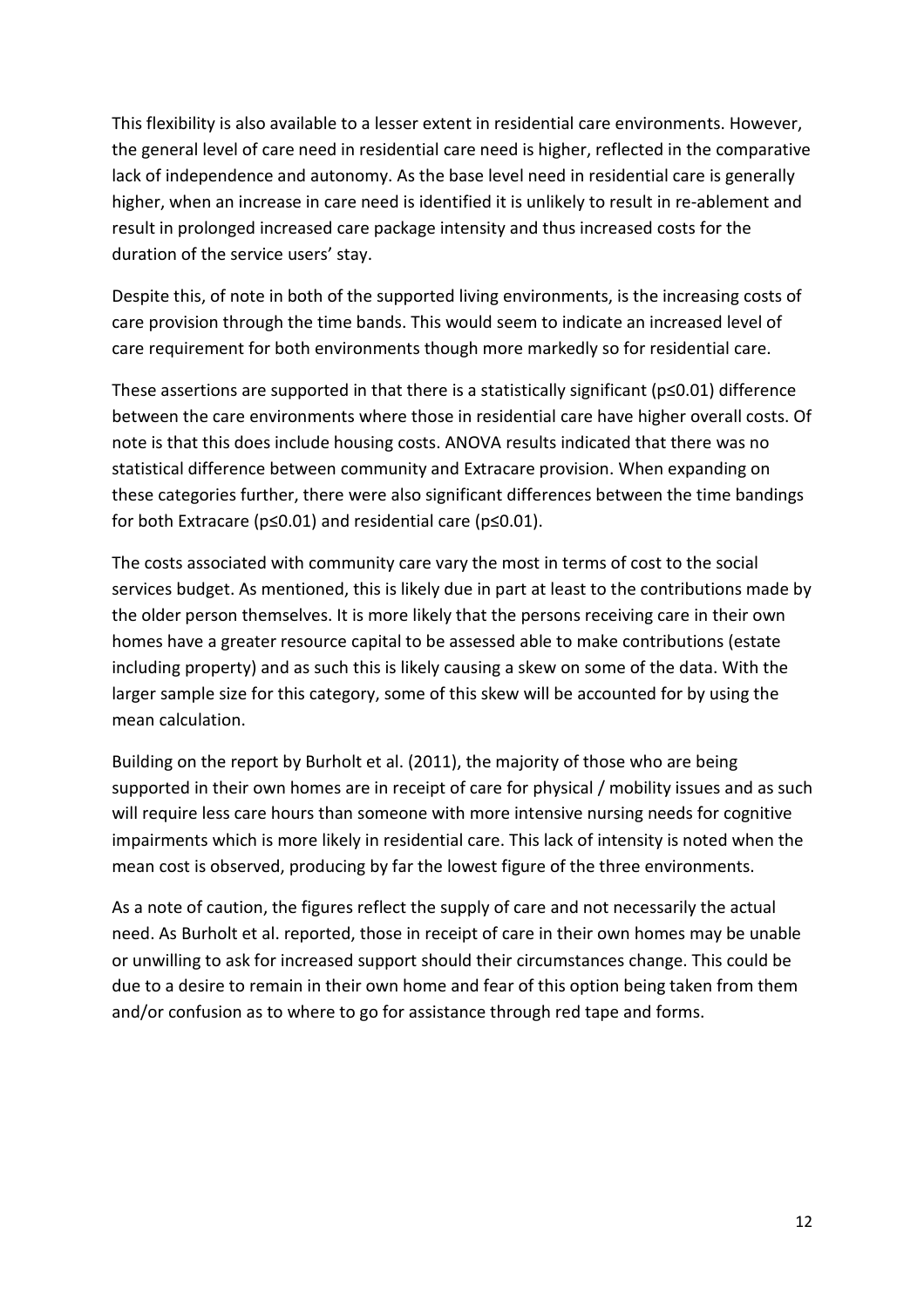4.3 Cost of equipment and modifications

| Care                    | Time in      | Cost  | Cost    | Cost                                 |
|-------------------------|--------------|-------|---------|--------------------------------------|
| Environment             | Environment  | (Min) | (Max)   | $(\bar{x}$ for total length of care) |
| Extracare               | <12 Months   | £22   | £27     | £24                                  |
|                         | 12-18 Months | £24   | £4,795  | £887                                 |
|                         | 19-24 Months | £7    | £3,676  | £311                                 |
|                         |              |       |         |                                      |
| <b>Residential Care</b> | <12 Months   | £3    | £8,840  | £689                                 |
|                         | 12-18 Months | £16   | £4,009  | £683                                 |
|                         | 19-24 Months | £16   | £6,310  | £443                                 |
|                         |              |       |         |                                      |
| Community               | <12 Months   | N/A   | N/A     | N/A                                  |
|                         | 12-18 Months | N/A   | N/A     | N/A                                  |
|                         | 19-24 Months | £1    | £10,827 | £610                                 |

Table 4.3 reflects the costs incurred for modification and equipment designed to support older adults. The data for modifications and equipment was taken from the Local Authority Social Services costings database.

The equipment can include such things as walking frames and minor modifications such as changes to light fittings which account for the smaller end of the cost spectrums. At the higher end (and more relevant in community dwelling older adults) of the cost spectrum are modifications and equipment, such as bath hoists and wet room conversions. As there are huge differences in the types of modifications required, this accounts for the disparity in the minimum and maximum costs.

There are likely to be larger scale modifications paid by social services for those living in their own homes as this is where the least specialised equipment will currently exist and specific supportive housing design features will be less likely. This is also the least cost effective way of providing the equipment when comparing the three care environments as the modifications can only be used by that person (or persons if a couple) where in residential and Extracare (to a lesser extent) facilities are communal and as such can be utilised by a number of residents.

The costs linked to residential care are also higher than those in Extracare, which is likely due to the nature of the infrastructure supporting each of the environments as well as residential care including costs of meal provision, laundry on top of accommodation running costs. Residential care is largely speaking an older housing stock and as such is likely to require additional modifications when older adults with differing needs become resident. This is illustrated by the larger initial costs and continued spend for the residents as they age and as care needs increase.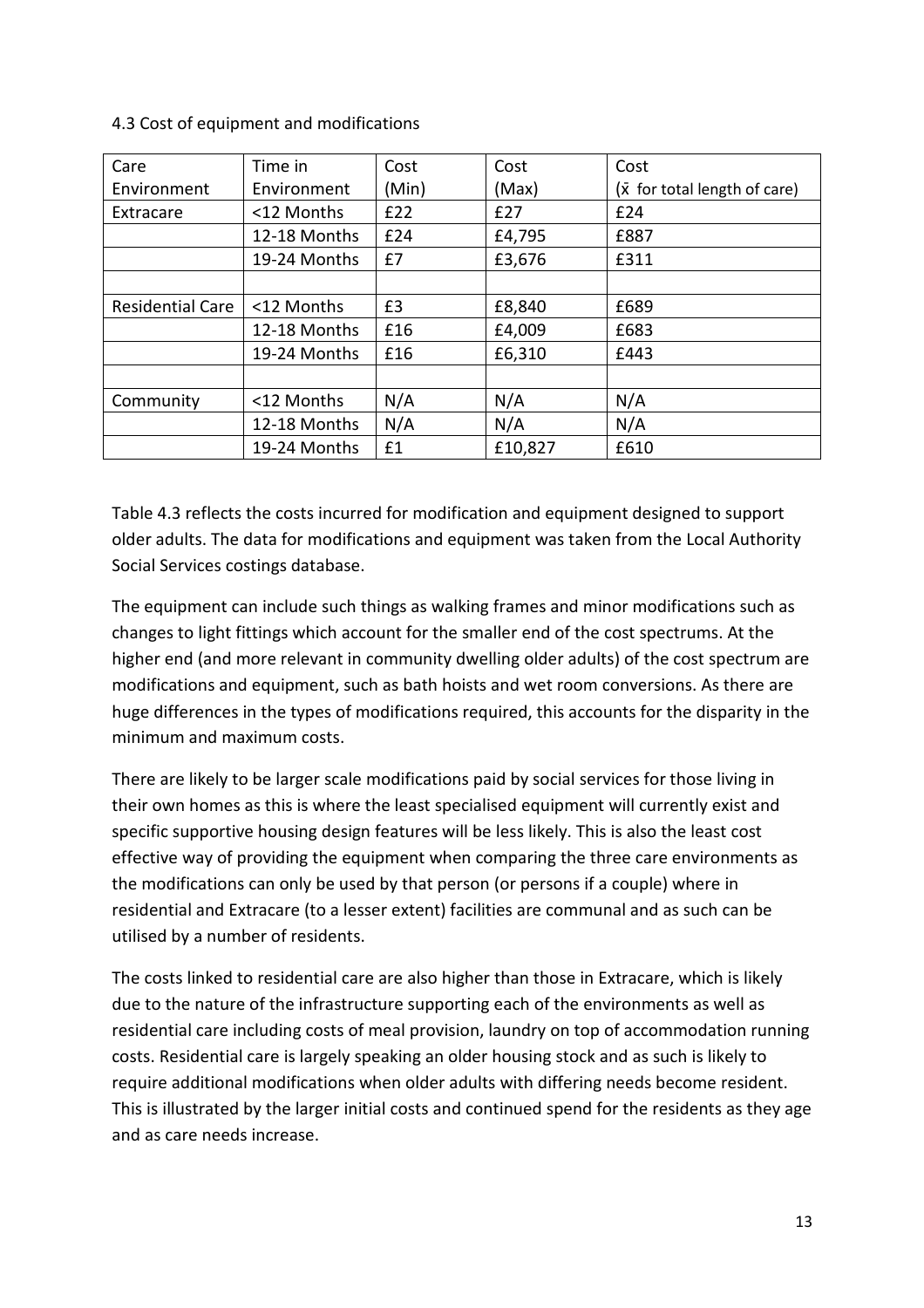By contrast, Extracare housing has lower initial equipment costs as they are newer housing stock and are often equipped with wider door frames, accessible bathing rooms etc and as such the costs are incurred later in the residents' occupancy as physical needs may increase, requiring modification of existing facilities to meet the needs of individual changes in circumstance.

When the range of costs is set aside and the mean costs are observed, there is no statistical difference between each of the care environments, however, this is when the range and contextual information provide more of an insight into the cost trends.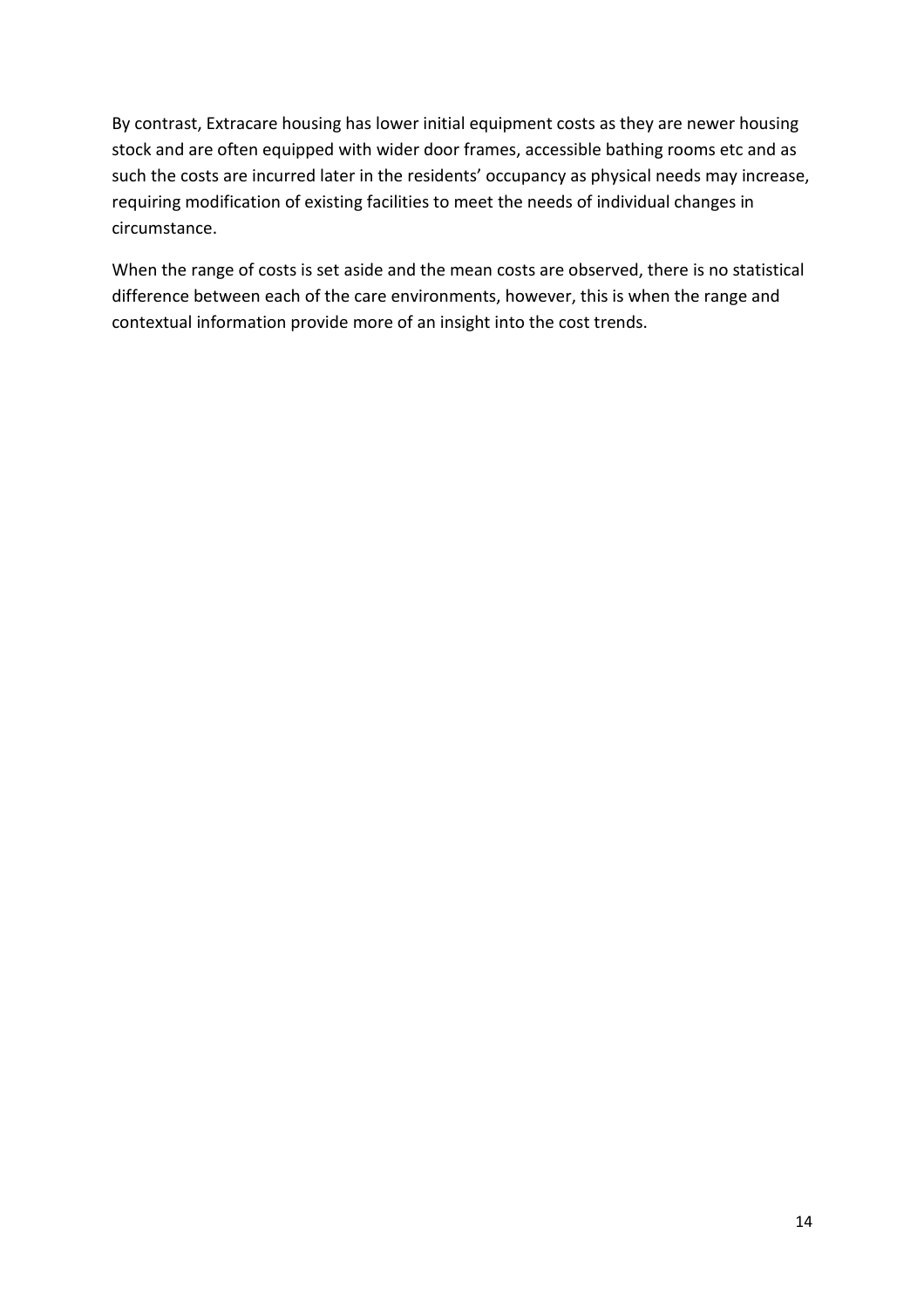Care Environment Time in Environment Number of Admissions Duration of Stay (days) Cost  $(\bar{x}$  for total length of care) Extracare  $\vert$  <12 Months  $\vert$  2  $\vert$  38  $\vert$  £13,309 12-18 Months 3 40 E12,520 19-24 Months  $\begin{vmatrix} 2 \\ 19 \end{vmatrix}$  19  $\begin{vmatrix} 18,594 \\ 19 \end{vmatrix}$ Residential Care  $\vert$  <12 Months  $\vert$  2  $\vert$  30  $\vert$  £11,209 12-18 Months 2 41 E14,790 19-24 Months 2 152 1619,196 Community  $\vert$  <12 Months  $\vert N/A \vert N/A \vert N/A$  N/A 12-18 Months  $N/A$  N/A  $N/A$  N/A 19-24 Months 3 19-24 Months 3 152 1520 1620,249

4.4 Costs and duration of inpatient hospital stays

Inpatient stay duration was retrieved from the SAIL database housed at Swansea University and the costs are standard costs from the Department of Health Reference Costs manual.

Those service users in Extracare had comparable numbers of stays both between time bandings and also to those resident in residential care environments. The main fluctuation between the grouping by band and environment was in duration of stay (Extracare, p≤0.01; Residential, p≤0.05) and the associated cost (Residential, p≤0.01).

Those service users in Extracare who have currently resided there the longest appear to have lower costs than those who have been there a shorter period and consequentially have lowered costs. This finding is supported by previous research (Burholt et al., 2011) whereby when a resident in Extracare increases their care requirements outside and above those available in the care agreement/block contract (especially with regards cognitive impairment) then the service user is re-housed into a residential care facility. This results in only the 'most well' older adults in receipt of care remaining in Extracare and those with increased or specialist needs accumulate in residential care. This is supported when looking at the data collected for residential care homes when a marked steady increase in cost is observed through each banding despite the number of admissions being stable. This trend would be indicative of stable admissions but for more serious illnesses (also supported by the duration of stay).

Where at first glance it would appear that Extracare is resulting in reduced NHS inpatient costs, this is not the full picture. This explanation, however, is only theorised in context and cannot be supported empirically using the data collected any further than to mention that there is a significant difference in length of stay (p≤0.01) and cost (p≤0.01) between care environments.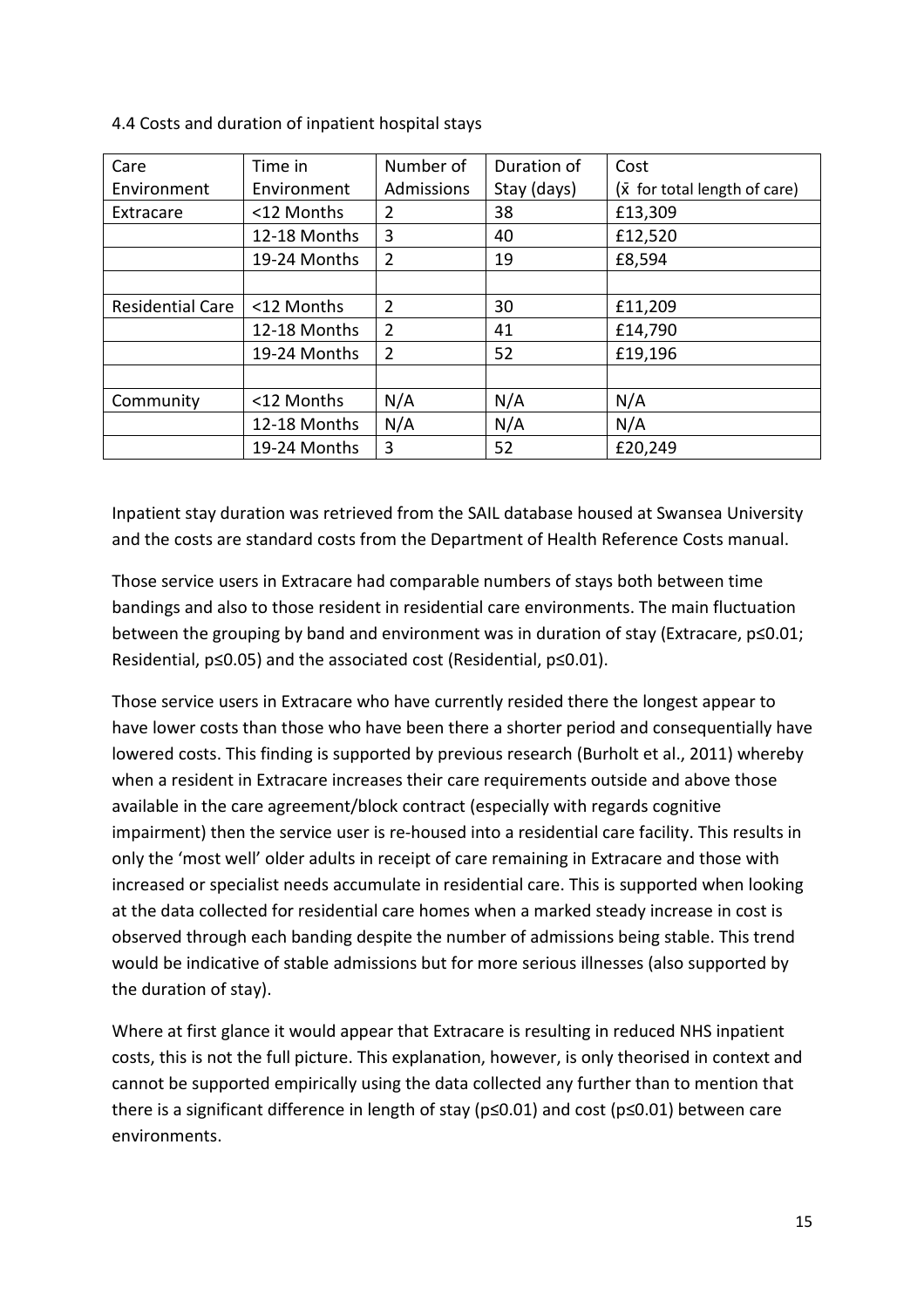The data available does not stipulate the illness experienced so inferences are being made by triangulating cost, length of stay and tacit knowledge of the sector.

When regarding the community figures, the cost and duration of stay looks similar to the same time band cohort in residential care. However, there is likely to be a different story which is alluded to by the slightly elevated number of days spent as in-patients. Before being discharged, patients are assessed and a care plan is put into place that can facilitate their return to a place of residence. When returning to Extracare or residential care, this support network is already in place and care packages can be relatively easily modified to account for both short and long term changes to service user need. This is not necessarily the case when returning to a community setting.

Assessments need to be conducted as to the service users' ability to care for themselves, as well as for services to be put in place to support the older adult. The additional reallocation of community resource takes longer than in supported living and as such then results in longer stay with increased costs, often for relatively minor initial admissions. Again, this is a supposition of the data based on situational experience and knowledge but is supported by the figures obtained.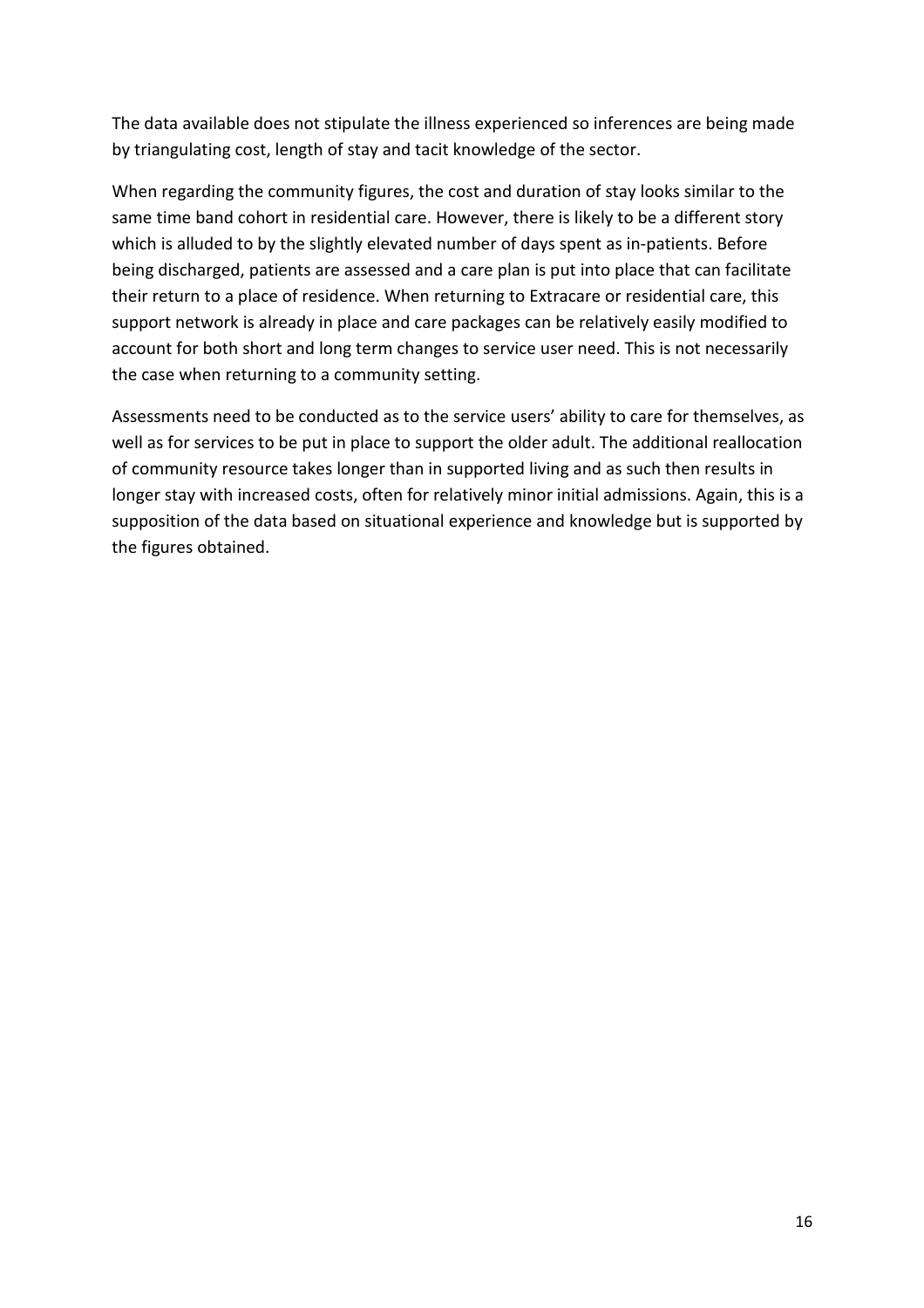4.5 Cost and number of outpatient visits

| Care                    | Time in      | Number of      | Cost                         |
|-------------------------|--------------|----------------|------------------------------|
| Environment             | Environment  | Attendances    | (x for total length of care) |
| Extracare               | <12 Months   | $\overline{2}$ | £269                         |
|                         | 12-18 Months | 1              | £134                         |
|                         | 19-24 Months | 3              | £400                         |
|                         |              |                |                              |
| <b>Residential Care</b> | <12 Months   | $\overline{2}$ | £290                         |
|                         | 12-18 Months | $\overline{2}$ | £241                         |
|                         | 19-24 Months | $\overline{2}$ | £283                         |
|                         |              |                |                              |
| Community               | <12 Months   | N/A            | N/A                          |
|                         | 12-18 Months | N/A            | N/A                          |
|                         | 19-24 Months | 3              | £345                         |

The number of outpatient visits was retrieved from the SAIL database housed at Swansea University and the costs are standard costs from the Department of Health Reference Costs manual.

The costs associated with out-patient service utilisation are relatively small and are relatively stable across time band and care environment. This is represented by the fact there are no significant differences for either Extracare or residential care in cost or attendances between any of the time bands.

Data pertaining to the type of care service and reason for appointment are not given in this databank due to the anonymised nature of the dataset. Due to this, little can be ascertained from the figures other than that the place of residence makes comparatively little difference to the cost and utilisation of out-patient procedures undertaken.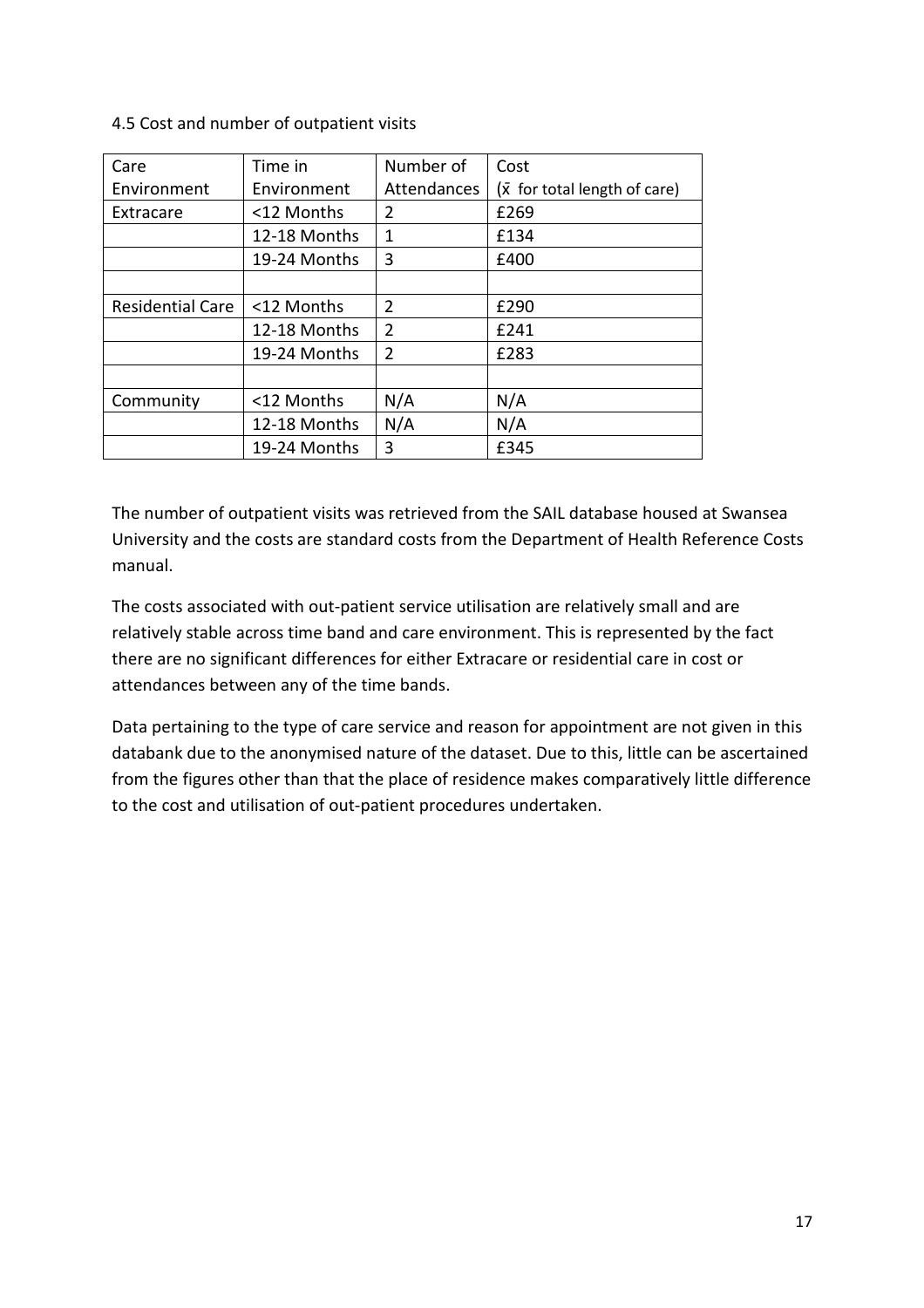4.6 Cost and number of emergency admissions

| Care                    | Time in      | Number of      | Cost                         |
|-------------------------|--------------|----------------|------------------------------|
| Environment             | Environment  | Admissions     | (x for total length of care) |
| Extracare               | <12 Months   | 2              | £248                         |
|                         | 12-18 Months | 3              | £372                         |
|                         | 19-24 Months | 3              | £314                         |
|                         |              |                |                              |
| <b>Residential Care</b> | <12 Months   | $\overline{2}$ | £222                         |
|                         | 12-18 Months | 2              | £290                         |
|                         | 19-24 Months | 3              | £312                         |
|                         |              |                |                              |
| Community               | <12 Months   | N/A            | N/A                          |
|                         | 12-18 Months | N/A            | N/A                          |
|                         | 19-24 Months | $\mathcal{P}$  | £222                         |

The number of emergency admissions was retrieved from the SAIL database housed at Swansea University and the costs are standard costs from the Department of Health Reference Costs manual.

The costs associated with emergency admissions are relatively small and are relatively stable across time band and care environment. Data pertaining to the type of care service and reason for appointment are not given in this databank due to the anonymised nature of the dataset. Due to this, little can be ascertained from the figures other than that the place of residence makes comparatively little difference to the cost and utilisation of out-patient procedures undertaken.

The only statistically significant change was in the cost over time within residential care (p≤0.01), which it is anticipated results from complications of existing illness, falls and end of life care. Due to the acute emergency nature of admissions of this kind, it was not anticipated that any notable difference would be found.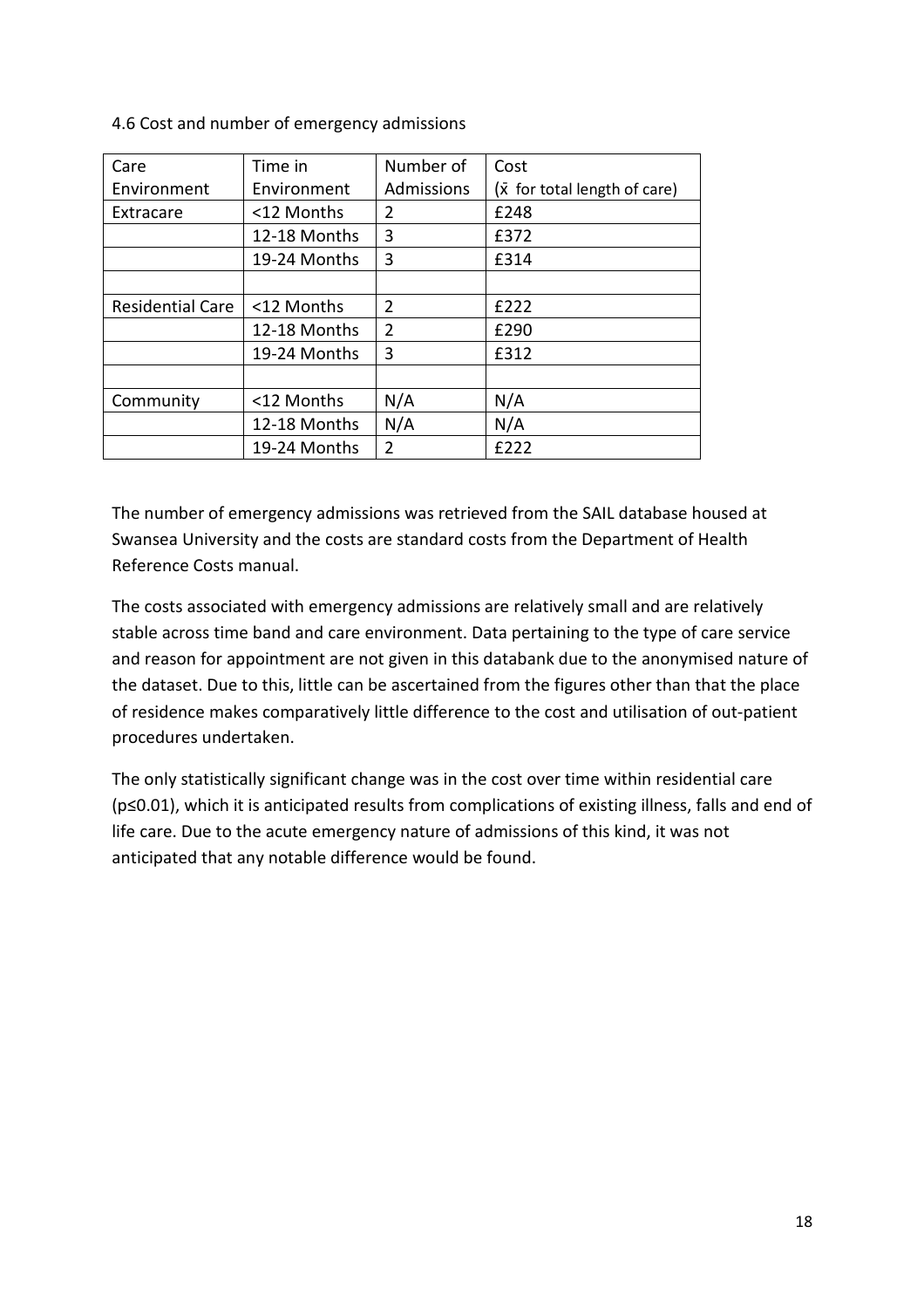#### 4.7 GP care by type



A graph illustrating the primary care service utilisation of Extracare residents.



A graph illustrating the primary care service utilisation of residential care residents.



A graph illustrating the primary care service utilisation of older adults receiving home care.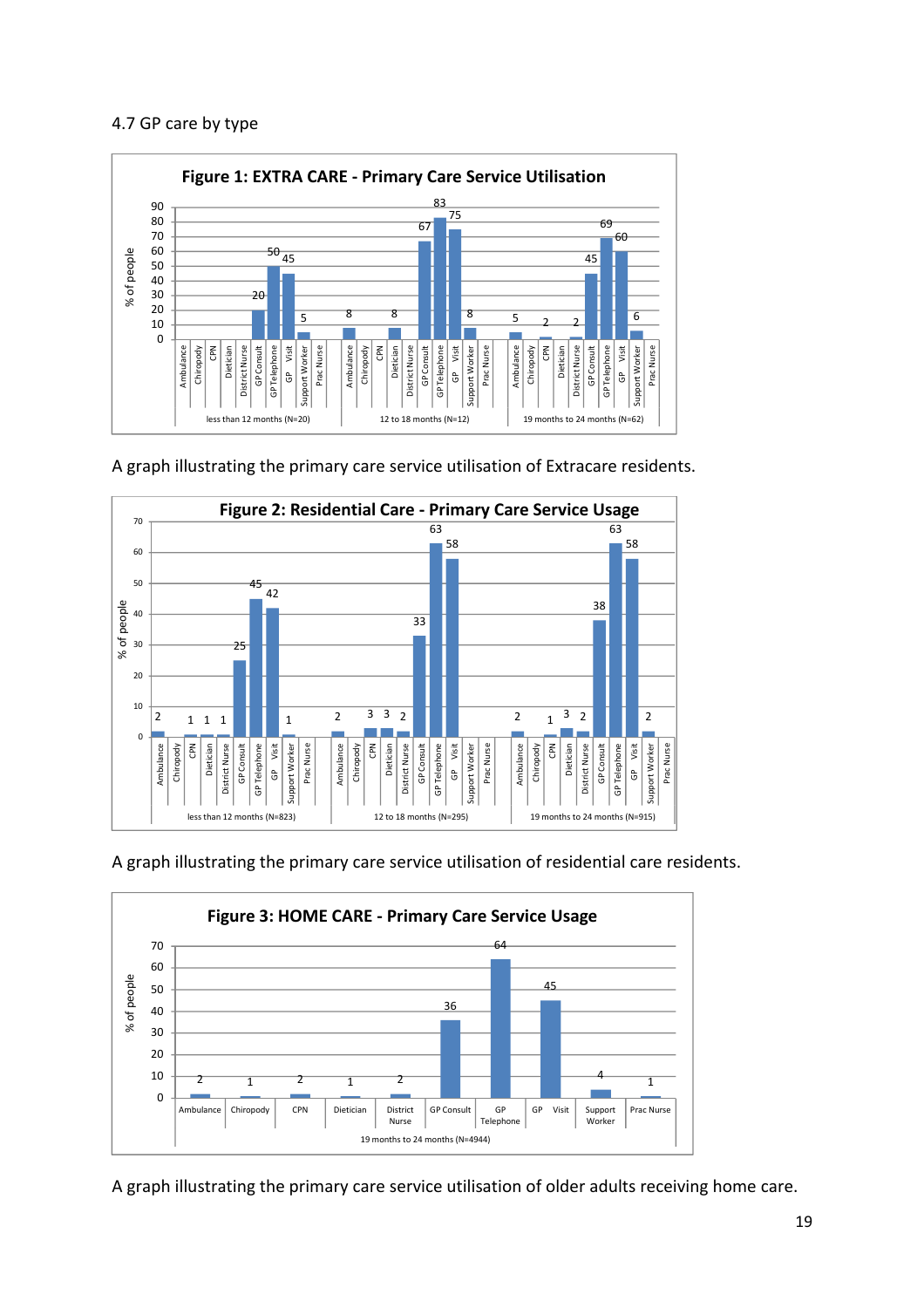The data for the graphs included in 4.7 are collected from the SAIL database housed at Swansea University.

Figures 1-3 illustrate the percentage of people utilising different primary care services in each of the care environments by time banding. The primary finding from this is that in each of the care environments, the three most frequently used services are the same as is the order of this frequency.

The most commonly used service is the GP telephone service. This is where the service users contact the GP surgery for advice, support and guidance. This is the first port of call and the most inexpensive way of engaging with the GP.

The second most common service in each of the environments is the GP home visit. Conversely to the telephone call, this is the most costly way of engaging with the GP, however, seems to be one favoured especially within the Extracare setting.

The third most utilised service is that of the GP consultation. This is where the service user visits the surgery to receive treatment from the GP. Other than these three services, there is not a huge reliance on primary health care outside the hospital services already discussed.

Worthy of consideration, however, is that only those receiving care in the community seem to utilise the practice nurse (p≤0.05). This is a relatively cheaper and at times most cost effective way of care being provided – for the vast majority of cases - but is also reflective of the high number of home visits also taking place. However, whilst being the best source available, the GP Read Codes may not be 100% reliable for assessing which health professional delivered care as the majority of codes entered pertained only to the treatment plan and illness description.

When looking at the environments separately it needs to be considered that the figures reported refer to the percentage of residents who have used the services and not the numbers of times those residents have used said services.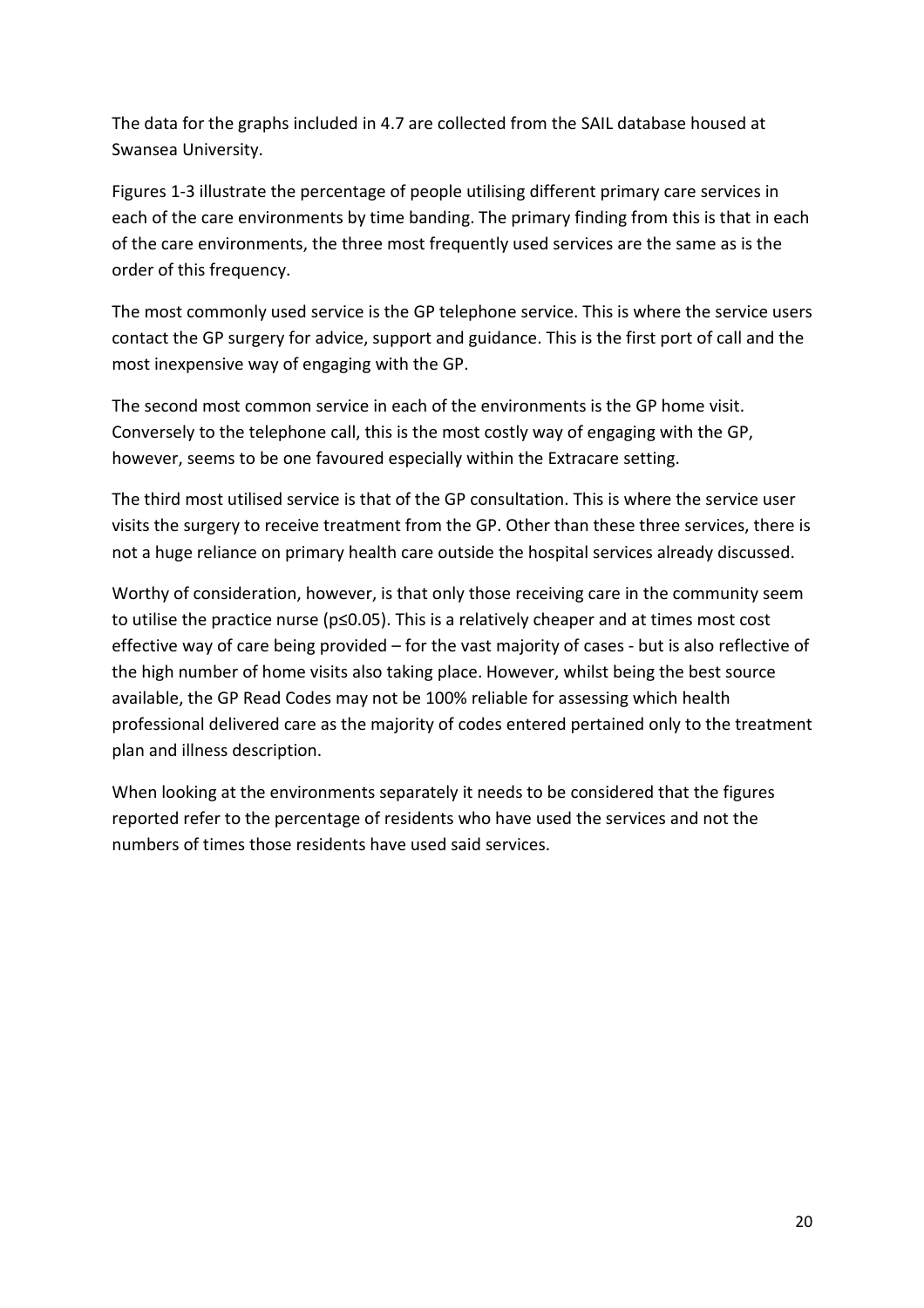## 4.8 Costs relating to GP activity

The majority of patients required multiple medication prescriptions. To calculate the cost of the medication prescribed to patients during their time in each care environment, the number of times a patient had a consultation with their GP was used as an indication that a prescription for medication was also administered. The table outlining the most prescribed medications for this client group (See Appendix) shows that pain relief, antibiotics, and medication to counteract hypertension and high cholesterol were the most frequently prescribed for medium to long term management of health issues. Due to the extremes in illness and subsequent service usage within Extracare environments, paired with a limited sample size, significance values may not be wholly representative.

| GP time and medication costs          |              |                                      |  |  |
|---------------------------------------|--------------|--------------------------------------|--|--|
| Time in<br>Care                       |              | Cost                                 |  |  |
| Environment                           | Environment  | $(\bar{x}$ for total length of care) |  |  |
| Extracare                             | <12 Months   | f249                                 |  |  |
|                                       | 12-18 Months | f472                                 |  |  |
|                                       | 19-24 Months | £613                                 |  |  |
|                                       |              |                                      |  |  |
| <b>Residential Care</b><br><12 Months |              | £304                                 |  |  |
|                                       | 12-18 Months | £551                                 |  |  |
|                                       | 19-24 Months | £605                                 |  |  |
|                                       |              |                                      |  |  |
| Community                             | <12 Months   | N/A                                  |  |  |
|                                       | 12-18 Months | N/A                                  |  |  |
|                                       | 19-24 Months | £493                                 |  |  |

4.8.1 Total GP and medication costs by care environment

GP visits and medication prescribed were taken from the SAIL database housed at Swansea University and the costs are standard costs from the Department of Health Reference Costs manual.

For overall costs of GP time and associated medication, there is a significant difference between the three care environments (p≤0.01) with those in residential care incurring the highest costs and those in the community the lowest. It is also within this care environment that there is a significant difference (p≤0.01) in cost and service utilisation between the time bandings.

This finding is commensurate with the levels of care needs supported in each of the care environments. No other significant differences were calculated.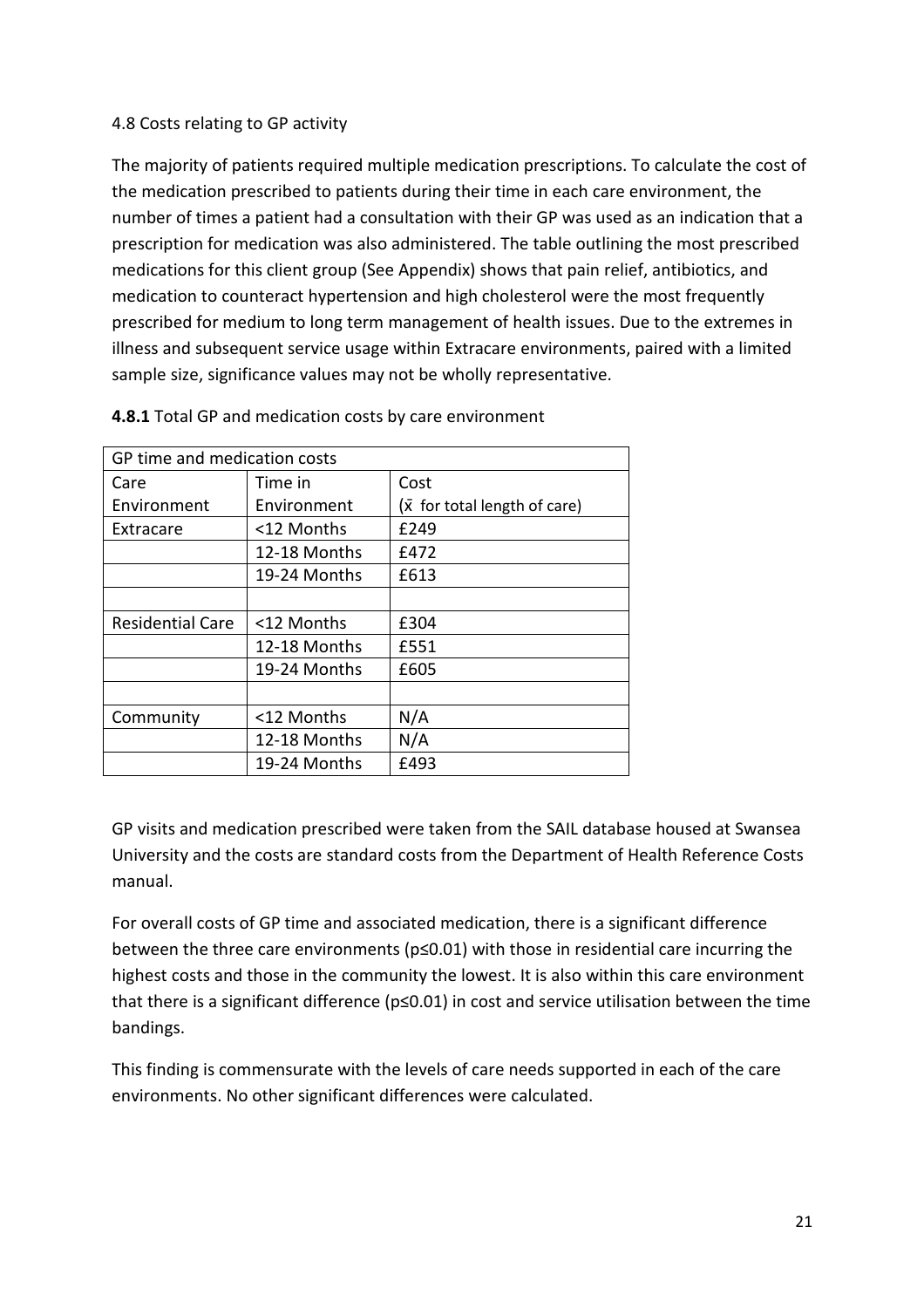| <b>Other Primary Care Service Providers</b> |              |                                      |  |  |
|---------------------------------------------|--------------|--------------------------------------|--|--|
| Care                                        | Time in      | Cost                                 |  |  |
| Environment                                 | Environment  | $(\bar{x}$ for total length of care) |  |  |
| Extracare                                   | <12 Months   | £952                                 |  |  |
|                                             | 12-18 Months | £877                                 |  |  |
|                                             | 19-24 Months | £898                                 |  |  |
|                                             |              |                                      |  |  |
| <b>Residential Care</b>                     | <12 Months   | £963                                 |  |  |
|                                             | 12-18 Months | £920                                 |  |  |
|                                             | 19-24 Months | £920                                 |  |  |
|                                             |              |                                      |  |  |
| Community                                   | <12 Months   | N/A                                  |  |  |
|                                             | 12-18 Months | N/A                                  |  |  |
|                                             | 19-24 Months | £913                                 |  |  |

4.8.2 Total costs incurred through all non-medication GP services by care environment

Service Utilisation was taken from the SAIL database housed at Swansea University and the costs are standard costs from the Department of Health Reference Costs manual.

The table above combines the costs incurred through all other GP based services. As with the overall GP costs, there is a significant difference between the three care environments (p≤0.01) with those in residential care incurring the highest costs, however, in this instance it is those in Extracare who use the fewest additional resources. It is also within the residential care environment that there is a significant difference (p≤0.01) in cost and service utilisation between the time bandings.

This finding is commensurate with the levels of care needs supported in each of the care environments. The switch between Extracare and community care reflects the different services (See Appendix) required to maintain the independence of older adults in their own home without the integral support associated with Extracare. No other significant differences were calculated.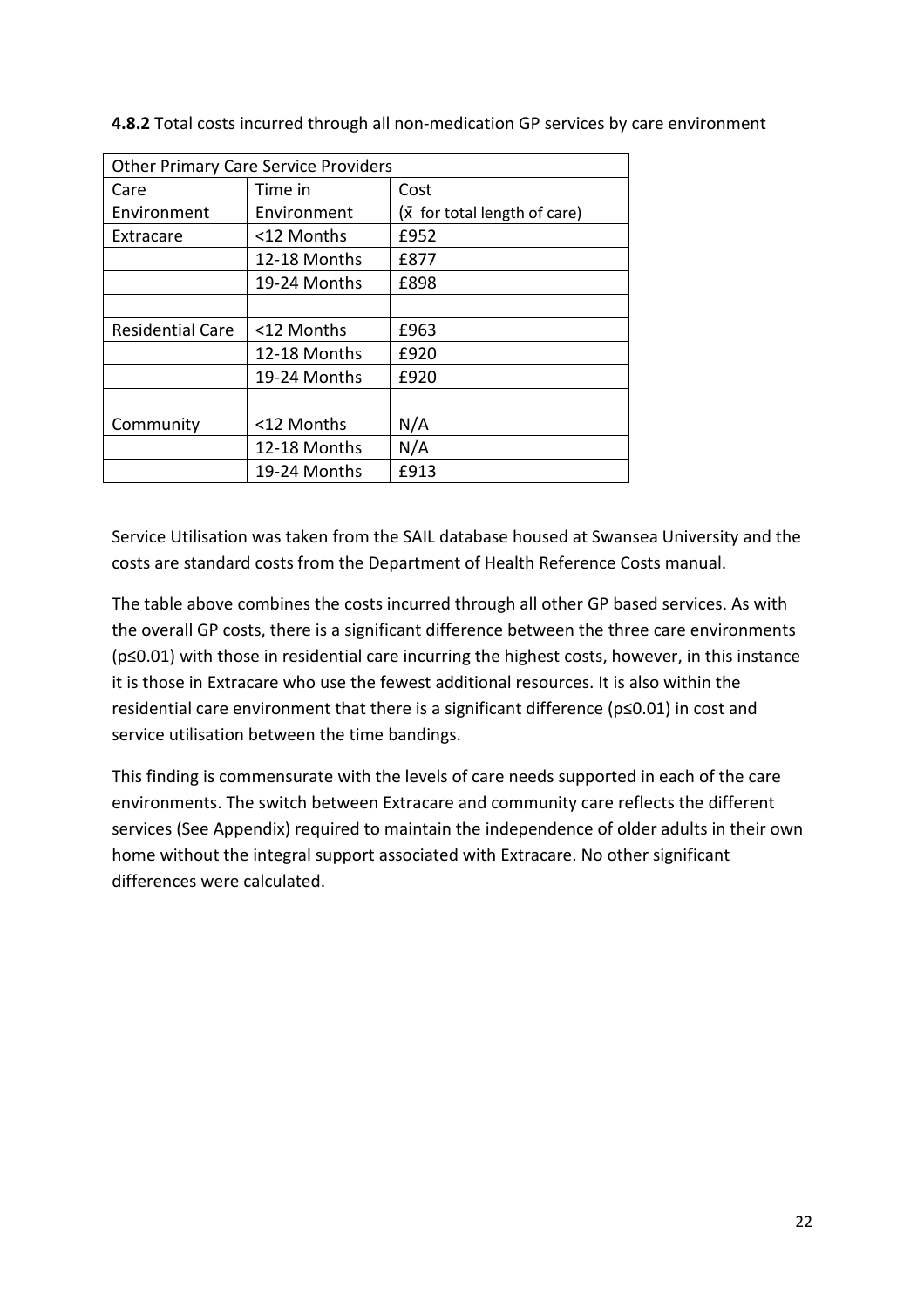| Laboratory Procedures   |              |                                      |  |
|-------------------------|--------------|--------------------------------------|--|
| Care                    | Time in      | Cost                                 |  |
| Environment             | Environment  | $(\bar{x}$ for total length of care) |  |
| Extracare               | <12 Months   | £584                                 |  |
|                         | 12-18 Months | £307                                 |  |
|                         | 19-24 Months | £327                                 |  |
|                         |              |                                      |  |
| <b>Residential Care</b> | <12 Months   | £656                                 |  |
|                         | 12-18 Months | £402                                 |  |
|                         | 19-24 Months | £396                                 |  |
|                         |              |                                      |  |
| Community               | <12 Months   | N/A                                  |  |
|                         | 12-18 Months | N/A                                  |  |
|                         | 19-24 Months | £374                                 |  |

4.8.3 Cost of laboratory procedures utilised by care environment

The number and type of laboratory procedures conducted were taken from the SAIL database housed at Swansea University and the costs are standard costs from the Department of Health Reference Costs manual.

The table above details the costs associated with laboratory procedures requested by GPs. Approximately 80% of laboratory procedures were either biochemistry or haematology. Other lab tests performed were not analysed and costed as specific details were not available.

There is a significant difference between the three care environments (p≤0.01) with those in residential care incurring the highest costs and those in Extracare using the fewest additional resources and incurring costs marginally smaller than those in the community.

It is also within the residential care environment that there is a significant difference (p≤0.01) in cost and service utilisation between the time bandings. This finding is commensurate with the span of care needs supported in each of the care environments.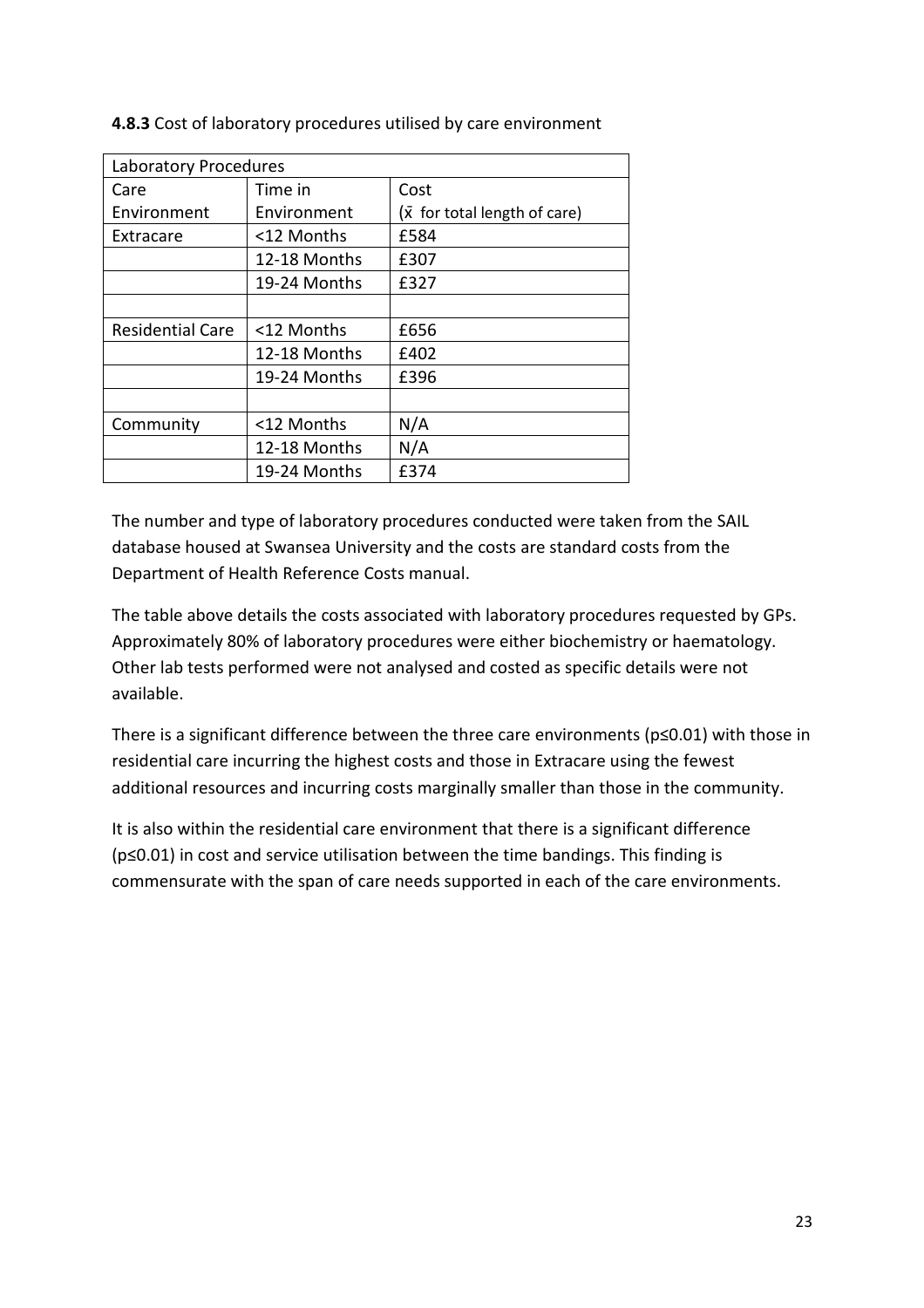| Overall Primary Care costs - all services accessed |              |                                      |  |
|----------------------------------------------------|--------------|--------------------------------------|--|
| Care                                               | Time in      | Cost                                 |  |
| Environment                                        | Environment  | $(\bar{x}$ for total length of care) |  |
| Extracare                                          | <12 Months   | £624                                 |  |
|                                                    | 12-18 Months | £618                                 |  |
|                                                    | 19-24 Months | £785                                 |  |
|                                                    |              |                                      |  |
| <b>Residential Care</b>                            | <12 Months   | £594                                 |  |
|                                                    | 12-18 Months | £718                                 |  |
| £749<br>19-24 Months                               |              |                                      |  |
|                                                    |              |                                      |  |
| Community                                          | <12 Months   | N/A                                  |  |
|                                                    | 12-18 Months | N/A                                  |  |
|                                                    | 19-24 Months | £666                                 |  |

4.8.4 Total costs of primary care received by care environment

Service utilisation data were taken from the SAIL database housed at Swansea University and the costs are standard costs from the Department of Health Reference Costs manual.

This table indicates the total costs relating to the access of primary care, aggregating the costs provided in section 4.8.

Where there is a significant difference between care environments (p≤0.01) where residential care again comes out at the most expensive for service utilisation, this finding is to be taken with caution.

It is highly probable that the differences between residential care and Extracare are due to the differentials in sample sizes and the likelihood of a skewed distribution in relation to Extracare as opposed to a more normal distribution for residential care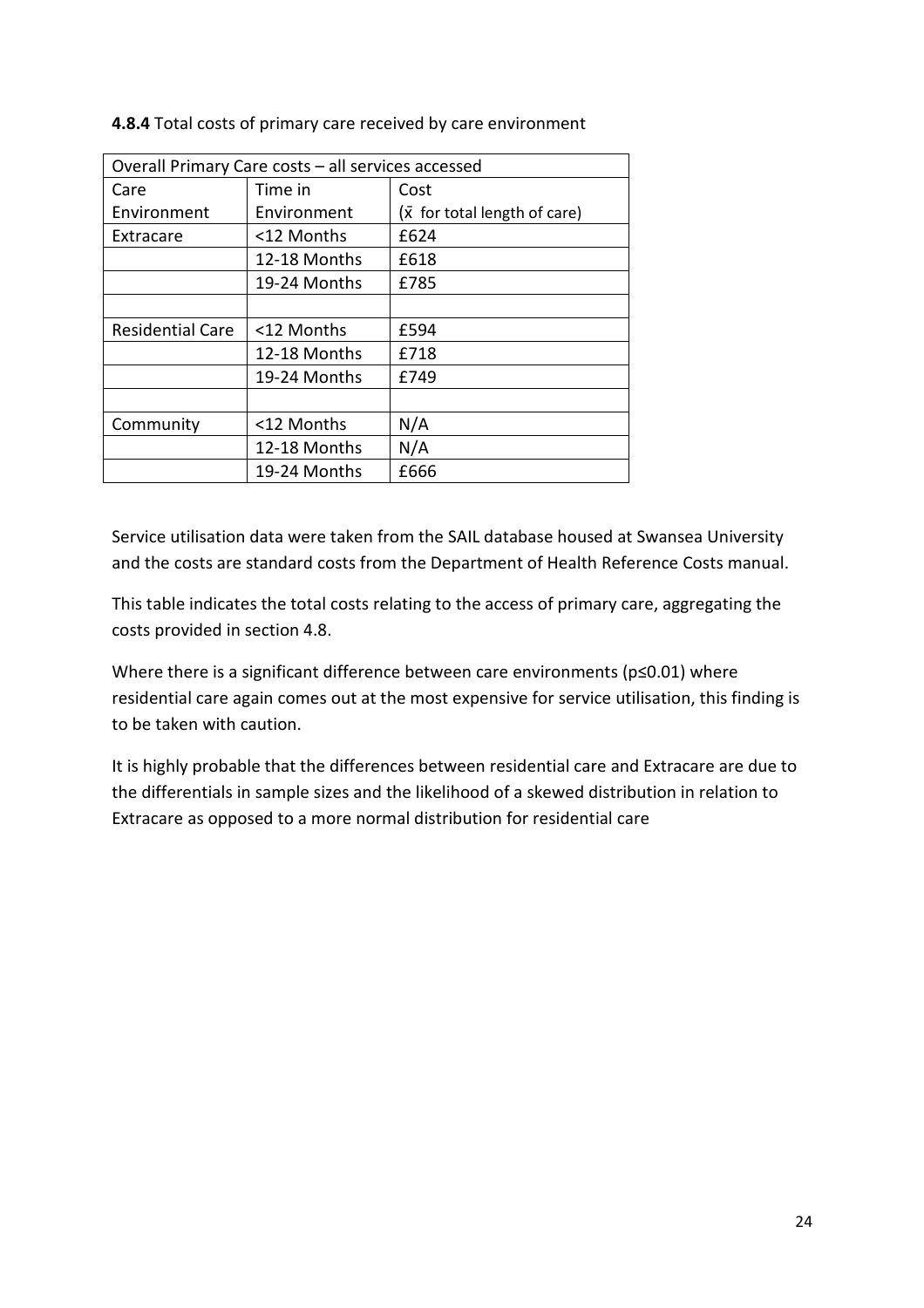#### 5.0 Data limitations

#### 5.0.1 Duration of Care

As discussed previously there are several limitations in respect to the costing information. The dates chosen captured older adults who were receiving care at some point between November 2010 and November 2012. This included people in receipt of care from 1 month to 24 months. This could have potentially skewed the data when looking at average costs for each environment. To mitigate this whilst still maintaining manageable groups of data, each data set was banded by duration of residence. Linked to this is the flexibility of care package delivery, especially within the Extracare environment. Packages of care grow and shrink in response to acute client need and as such, creating an average cost is the most accurate way of producing associated costs, however, there are still periods where costs are subject to considerable variation.

#### 5.0.2 Coding at Point of Care

There were also issues identified with the way in which data are recorded that have to be considered in light of the results presented. The way in which GPs record data (coding) can result in the same illness being recorded in a number of different ways and as such being grouped as a different treatment. There needs to be greater consistency in GP coding and less variation in the codes available to enable grouped costs to be more accurately calculated. Linked to this is the need for practitioner codes to be allocated. Costs were calculated using average costs per admission but costs in GP surgeries would be lower if procedures were conducted by a nurse opposed to a GP themselves. This data was not readily available.

#### 5.0.3 Block Contracts

Regarding Extracare data, the use of block contracts meant that it was not always known what care was being provided and to whom over what period. Where block contracts were not used, service user records were only available for the time an individual was in receipt of care which has resulted in low Extracare numbers being available. Tenure dates were not available and as such any NHS utilisation data could not be ascertained for these residents. Analysis is based on the start and end of the provision of care packages, therefore making it difficult to establish where some service provision took place, for example re-ablement and respite care. It is difficult to ascertain whether an illness requiring re-ablement or respite took place in Extracare or led to a person moving into Extracare. Although different budgets are used to pay for housing and health care, it would be useful for the purposes of cost analysis and resource allocation if this data was available.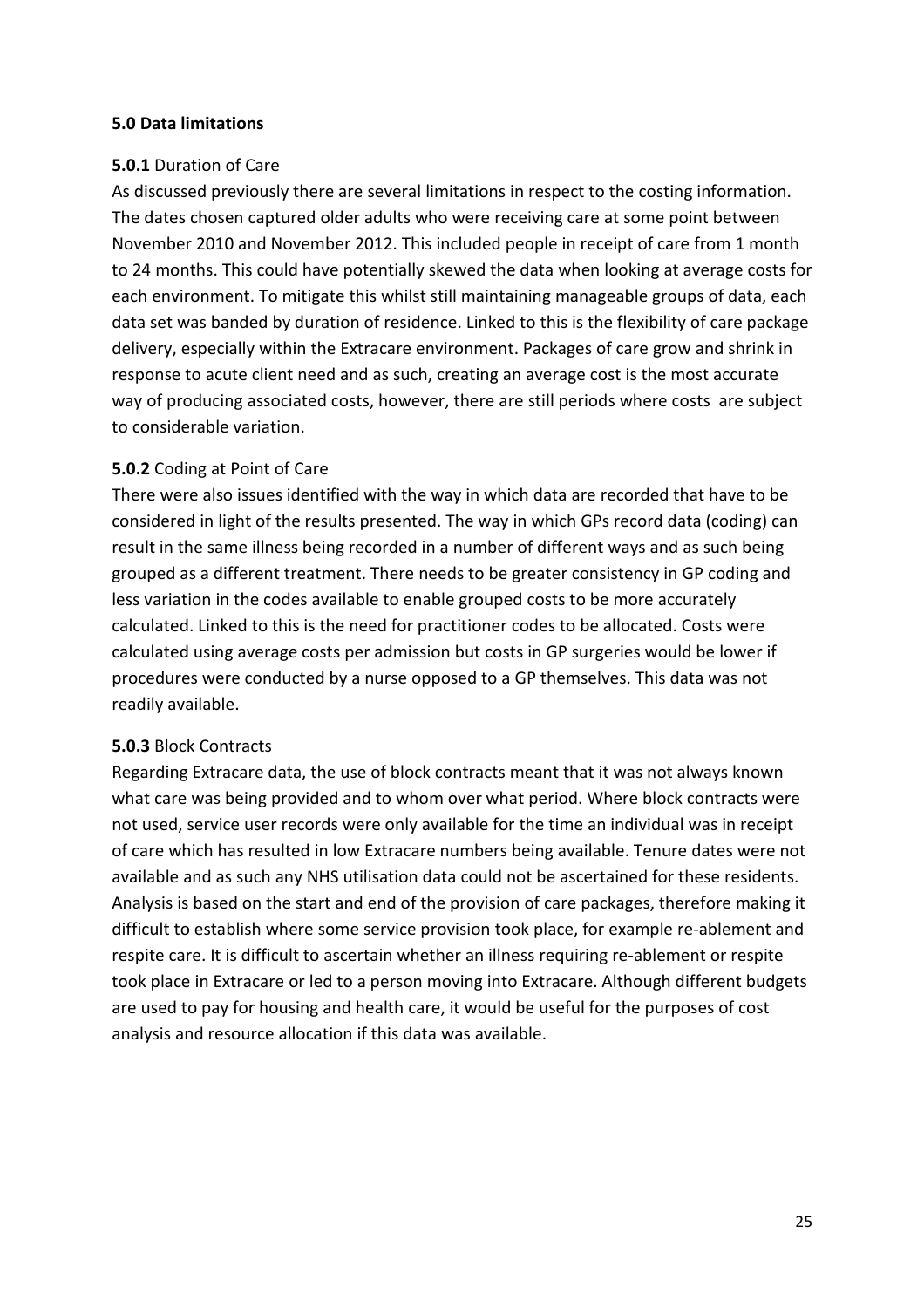#### 6.0 Conclusions

- Overall costs indicate that the least expensive environment for delivery of care is in service users own homes with the most expensive being residential care. Caveats to this are that as Burholt et al. (2011) indicate, residential care supports older adults with higher levels of care needs so type of care needs to be considered. Further, residential care includes housing costs where neither Extracare nor community based care include rent or mortgage payments as these are not costs incurrent by Social Services.
- When looking at the individual types of care and support utilisation it becomes apparent that the lowest equipment / modification costs were incurred by residents in Extracare, with the highest by those receiving care and support in the community. This is reflective of the age of housing stock and support infrastructure with Extracare having communal aides and ready modified flats where this is not the case for community properties.
- Hospital data linked through the SAIL databank illustrates that inpatient costs were significantly higher in residential care than in Extracare, again reflective of the underlying care need of older adults in each environment.
- The highest costs were associated with those in receipt of care in the community, because of delays in enacting assessments, re-ablement and new community support care packages. This highlights the need for better communication between agencies and local authority departments to expedite the coordination of support packages to support the service users who live in the community to return to their residence.
- Outpatient admissions and A&E costs were relatively stable across each of the care environments and as such warranted little discussion.
- The most common GP services utilised by residents in each of the care environments were telephone consultations, home visits and GP surgery consultations.
- Very few other services were utilised by the majority of those in receipt of care. This may be an area warranting further investigation to ascertain whether or not resource allocation is efficient or whether additional service users can be efficiently supported using a wider array of community based interventions to minimise impact on other primary care services.
- Residential care appears to be the most expensive on average for all costs relating to GP activity.
- Specific audits of care services should be conducted to ascertain the extent of care service utilisation and to ensure all data is being accurately recorded, stored and shared between local authority departments.
- The study demonstrates the need for regular communication, access to all relevant information and inter-agency and inter-professional data sharing using accurate information to be in place to enhance the accuracy of costing of care provision and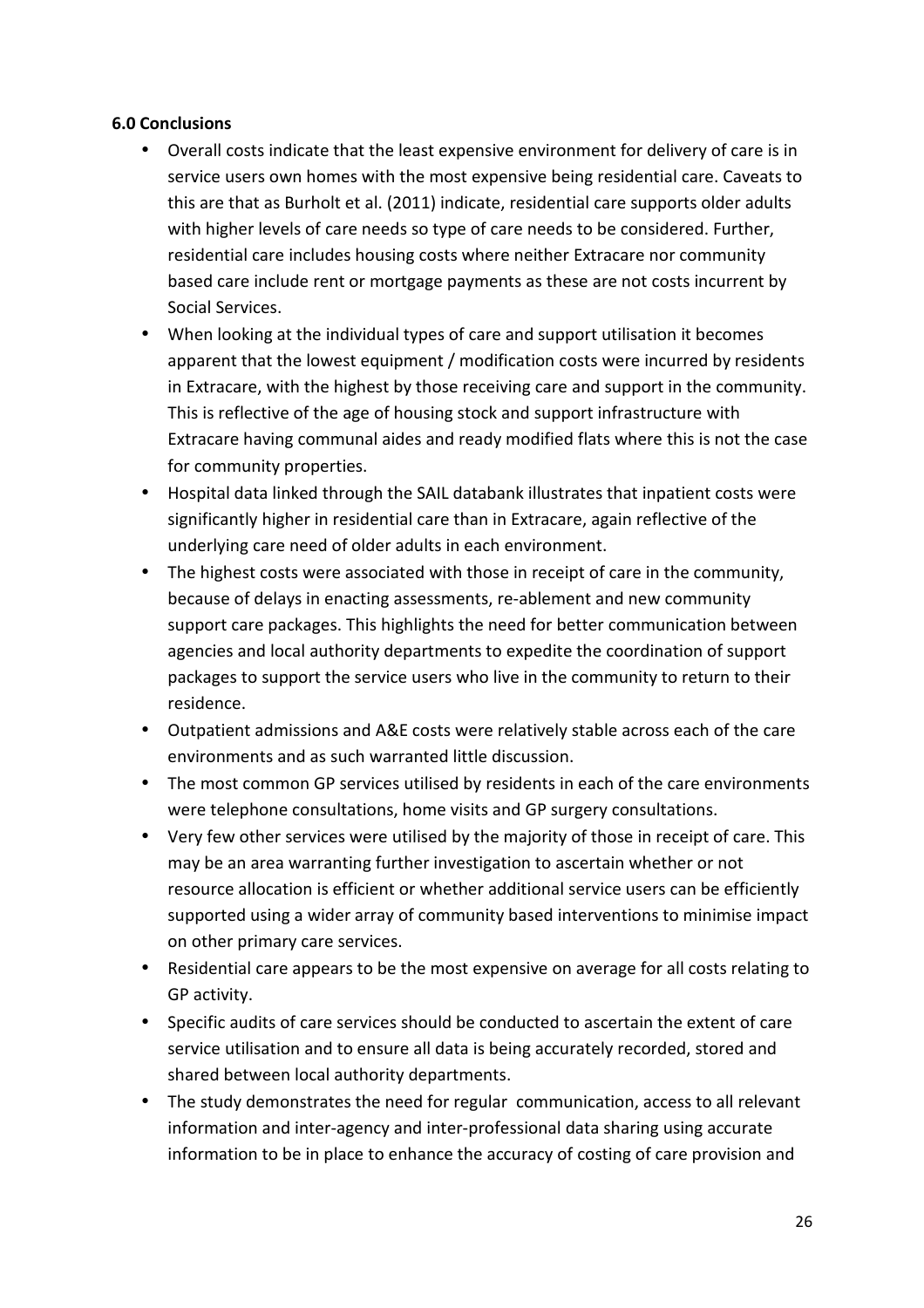inform decisions relating to the most efficient services for people requiring social care provision.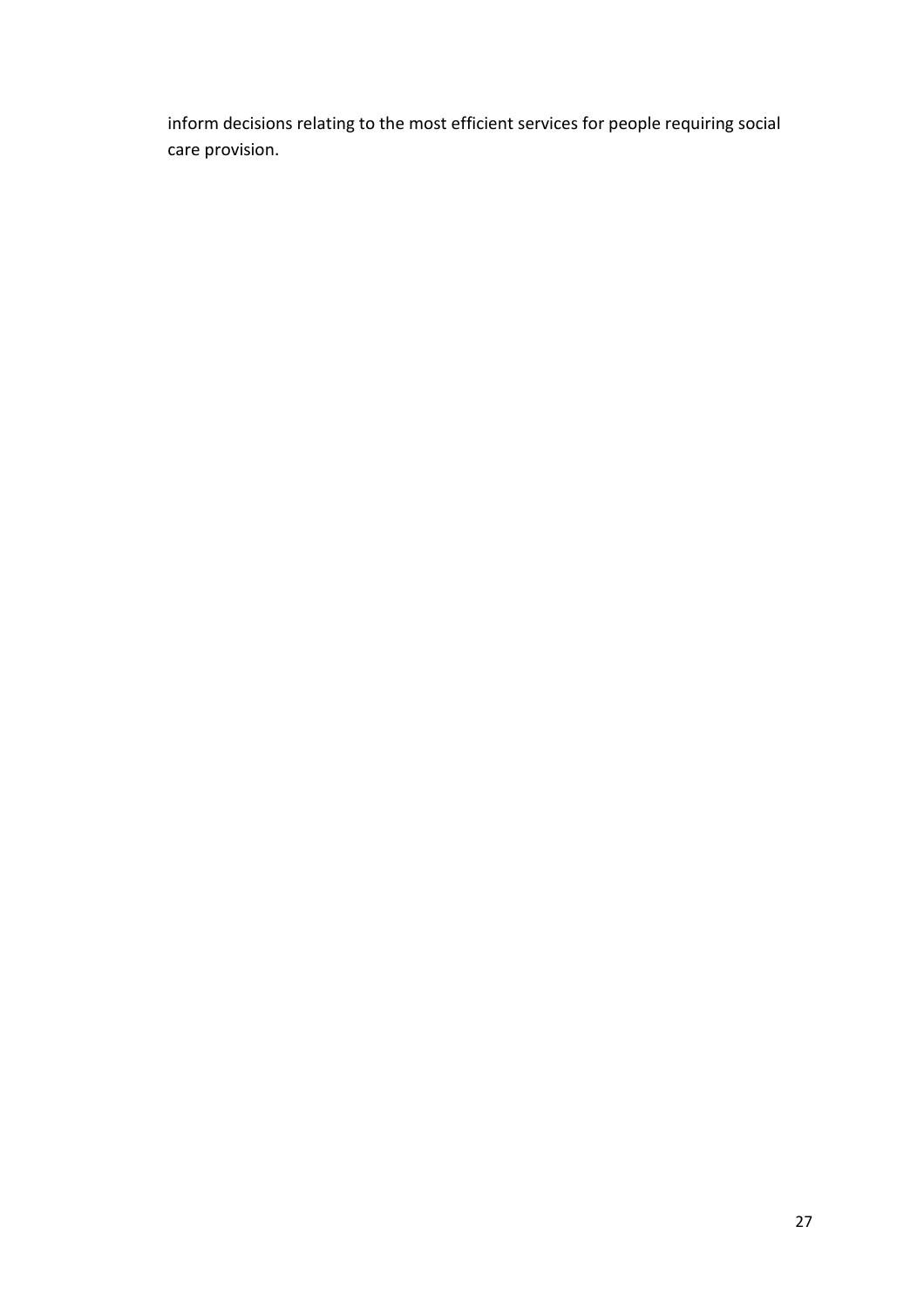#### 7.0 Implications & Future Research

Although no direct implications have been identified from the analysis of the data, they do highlight some important issues for consideration:

The need for more inter-departmental working is evident so that total costs can be calculated irrespective of the micro budget it is derived from. This in turn will allow for more effective utilisation of resources through allocation by need. Where a care client could be better supported in a particular environment bases on care need and cost effectiveness, this option can be highlighted and resource made available to support the choice of client and care worker.

Associated with this, more targeted interventions to support older adults in their chosen care environment can be implemented with effective accurate information as to the best care and environmental support options.

The data further highlight the need for more accurate and consistent recording and record maintenance for both GPs and local authorities. Accurately recording what test has been conducted, where, when and by whom would enable an accurate cost to be reflected.

Similarly test results should be labelled as such to prevent costing of tests to be duplicated. Similarly recording more accurately the tenancy of residents would enable costs and resource consumption to be more accurately mapped. In doing this, there can be more effective resource allocation based upon need rather than historical consumption or block contracts.

The main implication, however, is that further research is needed to potentially track the care pathway of a cohort of older adults from the time of entering the care framework until the time they exit from it. Only in tracking individual case studies on a larger scale can the pattern of utilisation be mapped. The data potentially exists within the databanks, however, retrospectively tracking individuals is a task outside the remit of this research due to the time intensity. With dates only available for specific care packages when there is continuation of care and not allowing for breaks in this, more worth can be derived currently from metadata analysis using aggregated figures.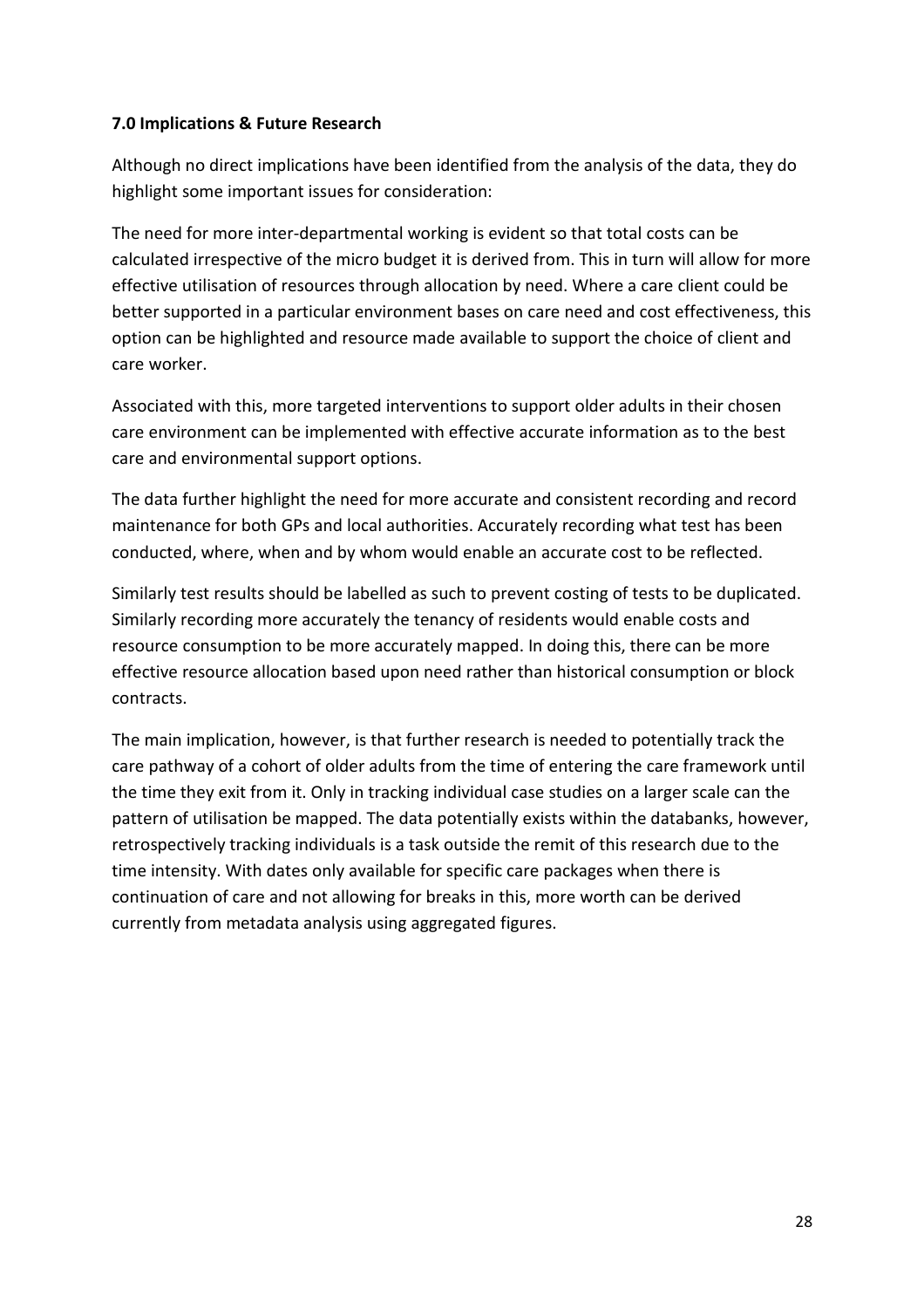## Appendix A

A breakdown of Care Environment Costs

- Service Utilisation data were collected from the SAIL database housed at Swansea University and the costs are standard costs from the Department of Health Reference Costs manual.

|            | Time in environment |                                     | N              | Minimum | Maximum | Mean   |
|------------|---------------------|-------------------------------------|----------------|---------|---------|--------|
|            |                     | EXTRA CARE TOTAL COST               | 44             | £415    | £46760  | £11969 |
|            |                     |                                     |                |         |         |        |
|            |                     | Reablement (Total number of hours)  | 9              | 6       | 172     | 58     |
|            |                     | Reablement (Cost)                   | 9              | £97     | £2970   | £1003  |
|            |                     | Day Care - (Total days in day care  |                |         |         |        |
|            |                     | between 2010 - 2012 for Hazel Court | 13             | 8       | 104     | 75     |
|            | 19 to 24 months     | residents)                          |                |         |         |        |
|            |                     | Day Care (Cost)                     | 13             | £813    | £10408  | £4953  |
|            |                     | Respite (Total number of days)      | 4              | 9       | 39      | 20     |
|            |                     | Respite (Cost)                      | 4              | £400    | £4439   | £2120  |
|            |                     | Equipment (Cost)                    | 18             | £7      | £3676   | £311   |
|            |                     |                                     |                |         |         |        |
|            |                     | EXTRA CARE TOTAL COST               | 10             | £629    | £24405  | £5095  |
|            |                     |                                     |                |         |         |        |
|            |                     | Reablement (Total number of hours)  | $\overline{2}$ | 32      | 65      | 49     |
|            |                     | Reablement (Cost)                   | $\overline{2}$ | £553    | £1124   | £839   |
|            | 12 to 18 months     | Day Care - (Total days in day care  |                |         |         |        |
| Extra Care |                     | between 2010 - 2012 for Hazel Court | 3              | 56      | 104     | 88     |
|            |                     | residents)                          |                |         |         |        |
|            |                     | Day Care (Cost)                     | 3              | £2056   | £10408  | £7624  |
|            |                     | Respite (Total number of days)      | 3              | 20      | 49      | 35     |
|            |                     | Respite (Cost)                      | 3              | £1595   | £5056   | £2976  |
|            |                     | Equipment (Cost)                    | $\overline{7}$ | £24     | £4795   | £887   |
|            |                     |                                     |                |         |         |        |
|            |                     | EXTRA CARE TOTAL COST               | 14             | £18     | £13182  | £2252  |
|            |                     |                                     |                |         |         |        |
|            |                     | Reablement (Total number of hours)  | 3              | 47      | 458     | 237    |
|            |                     | ReablementCost                      | 3              | £804    | £7913   | £4090  |
|            | less than 12 months | Day Care - (Total days in day care  |                |         |         |        |
|            |                     | between 2010 - 2012 for Hazel Court | $\mathbf{1}$   | 66      | 66      | 66     |
|            |                     | residents)                          |                |         |         |        |
|            |                     | Day Care (Cost)                     | $\mathbf{1}$   | £2423   | £2423   | £2423  |
|            |                     | Respite (Total number of days)      | 0              |         |         |        |
|            |                     | Respite (Cost)                      | 0              |         |         |        |
|            |                     | Equipment (Cost)                    | $\mathbf{3}$   | £22     | £27     | £24    |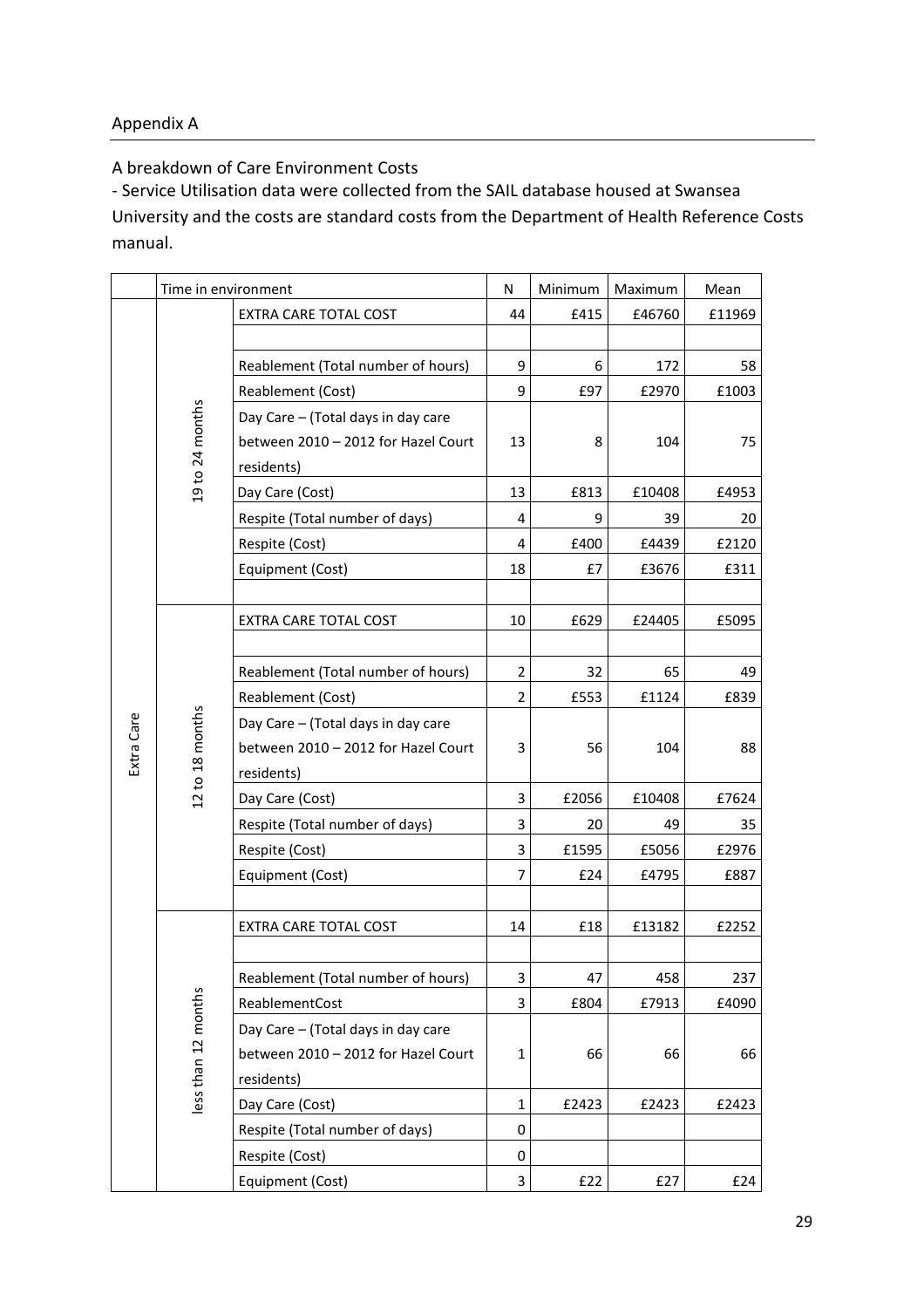| Residential Care | 19 to 24<br>months                   | <b>Total Residential Care Costs</b>                                          | 562  | £2674    | £67076  | £35221 |
|------------------|--------------------------------------|------------------------------------------------------------------------------|------|----------|---------|--------|
|                  |                                      | <b>Equipment costs</b>                                                       | 45   | £16      | £6310   | £443   |
|                  | months<br>$\frac{8}{10}$             | <b>Total Residential Care Costs</b>                                          | 248  | £1183    | £39115  | £22348 |
|                  | 12 to                                | <b>Equipment costs</b>                                                       | 20   | £16      | £4009   | £683   |
|                  | ess than<br>nonths<br>$\overline{c}$ | <b>Total Residential Care Costs</b>                                          | 776  | £144     | £39831  | £7221  |
|                  |                                      | <b>Equipment costs</b>                                                       | 103  | £3       | £8840   | £689   |
|                  |                                      |                                                                              |      |          |         |        |
|                  |                                      | Reablement (Total number of hours)                                           | 1236 | $\leq 1$ | 2028    | 136    |
|                  |                                      | Reablement (Cost)                                                            | 1236 | £4       | £35071  | £2360  |
|                  |                                      | Day Care (Total days in day care<br>between November 2010 -November<br>2012) | 916  | 1        | 262     | 72     |
|                  |                                      | Day Care (Cost)                                                              | 916  | £26      | £17066  | £3078  |
| HOME             |                                      | Respite (Total number of days)                                               | 375  | 1        | 147     | 24     |
|                  | 19 to 24 months                      | Respite (Cost)                                                               | 375  | £0       | £15855  | £2446  |
|                  |                                      | Domiliary Care (Total number of<br>hours)                                    | 1105 | $\leq 1$ | 7504    | 800    |
|                  |                                      | Domiliary Care (Cost)                                                        | 1105 | £3       | £129753 | £12434 |
|                  |                                      | Equipment (Cost)                                                             | 885  | £1       | £10827  | £610   |
|                  |                                      |                                                                              |      |          |         |        |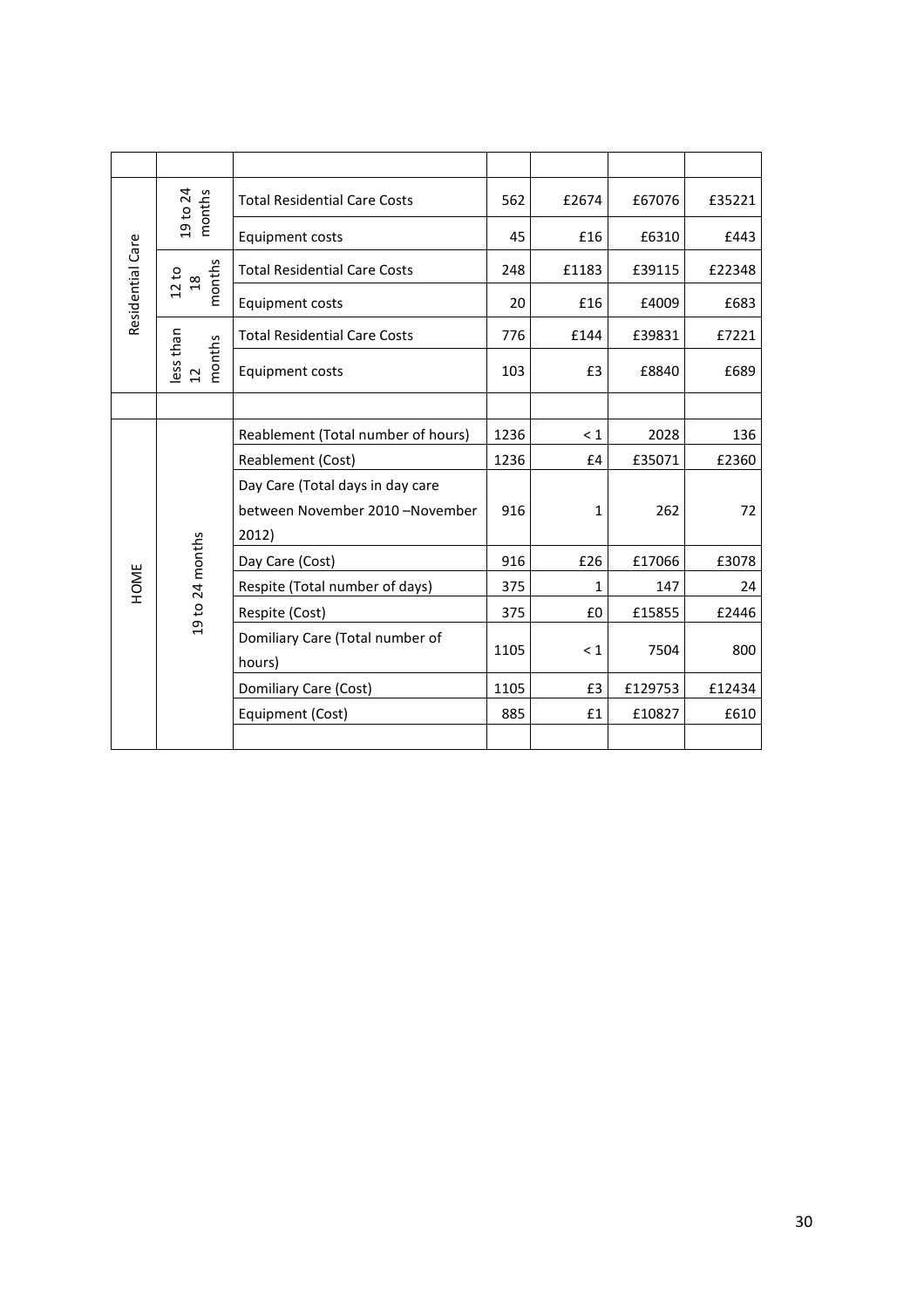## Appendix B

A breakdown of Primary Care Service Usage and Cost

- Service Utilisation data were collected from the SAIL database housed at Swansea University and the costs are standard costs from the Department of Health Reference Costs

manual.

|            | Time in environment |                                                   | N                | Minimum      | Maximum        | Mean           |
|------------|---------------------|---------------------------------------------------|------------------|--------------|----------------|----------------|
|            |                     | Ambulance (number of times accessed)              | 3                | 1            | $\overline{2}$ | 1              |
|            |                     | Ambulance (cost)                                  | 3                | £263         | £526           | £351           |
|            |                     | Chiropody (number of times accessed)              | $\mathbf 0$      |              |                |                |
|            |                     | Chiropody (cost)                                  | 0                |              |                |                |
|            |                     | CPN (number of times accessed)                    | 1                | 1            | $\mathbf{1}$   | 1              |
|            |                     | CPN (cost)                                        | 1                | £67          | £67            | £67            |
|            |                     | Dietician (number of times accessed)              | $\bf{0}$         |              |                |                |
|            |                     | Dietician (cost)                                  | $\mathbf 0$      |              |                |                |
|            |                     | District Nurse (number of times accessed)         | 1                | 1            | $\mathbf{1}$   | 1              |
|            |                     | District Nurse (cost)                             | 1                | £39          | £39            | £39            |
|            |                     | GP Consultation and Prescription (number of times |                  |              |                |                |
|            | 19 to 24 months     | accessed)                                         | 27               | 1            | 8              | 3              |
|            |                     | GP Consultation and Prescription (cost)           | 27               | £43          | £342           | £127           |
|            |                     | GP Telephone consult (number of times accessed)   | 43               | 1            | 60             | 11             |
|            |                     | GP Telephone consult (cost)                       | 43               | £22          | £1320          | £244           |
|            |                     | GP visit (number of times accessed)               | 37               | 1            | 17             | 5              |
|            |                     | GP visit (cost)                                   | 37               | £92          | £1564          | £453           |
| Extra Care |                     | Health Support Work (number of times accessed)    | 4                | 1            | 12             |                |
|            |                     | Health Support Work (cost)                        | 4                | £31          | £372           | £140           |
|            |                     | Practice Nurse (number of times accessed)         | 0                |              |                |                |
|            |                     | Practice Nurse (cost)                             | $\mathbf 0$      |              |                |                |
|            |                     |                                                   |                  |              |                |                |
|            |                     | Ambulance (number of times accessed)              | 1                | 1            | 1              | 1              |
|            |                     | Ambulance (cost)                                  | 1                | £263         | £263           | £263           |
|            |                     | Chiropody (number of times accessed)              | $\boldsymbol{0}$ |              |                |                |
|            |                     | Chiropody (cost)                                  | 0                |              |                |                |
|            |                     | CPN (number of times accessed)                    | $\pmb{0}$        |              |                |                |
|            |                     | CPN (cost)                                        | 0                |              |                |                |
|            | 12 to 18 months     | Dietician (number of times accessed)              | 1                | $\mathbf{1}$ | $\mathbf{1}$   | 1              |
|            |                     | Dietician (cost)                                  | 1                | £112         | £112           | £112           |
|            |                     | District Nurse (number of times accessed)         | $\mathbf 0$      |              |                |                |
|            |                     | District Nurse (cost)                             | $\mathbf 0$      |              |                |                |
|            |                     | GP Consultation and Prescription (number of times |                  |              |                |                |
|            |                     | accessed)                                         | 8                | 1            | 5              | $\overline{2}$ |
|            |                     | GP Consultation and Prescription combined (cost)  | 8                | £43          | £214           | £101           |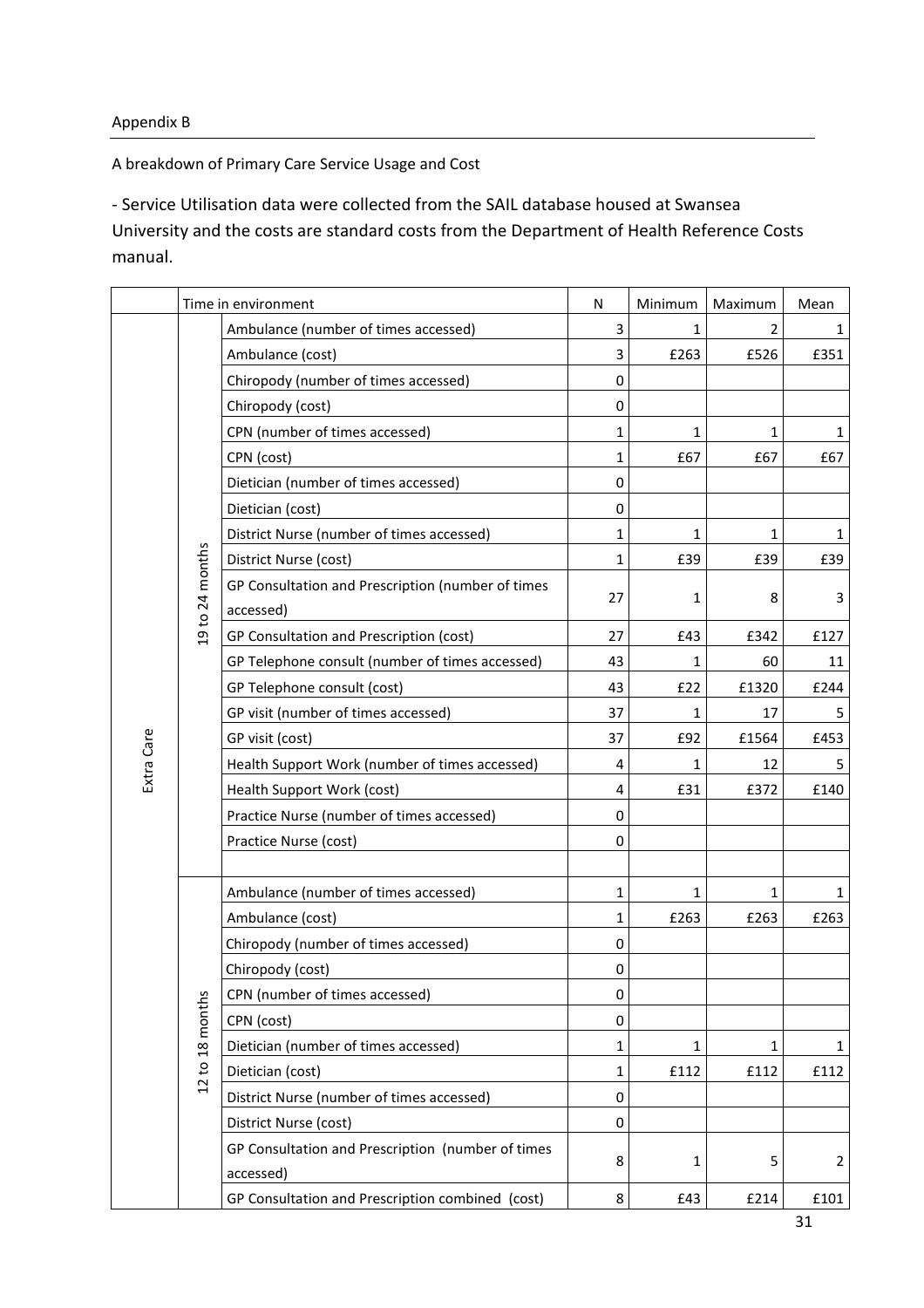|                  |                    | GP Telephone consult (number of times accessed)   | 10           | 1    | $\overline{7}$ | 3              |
|------------------|--------------------|---------------------------------------------------|--------------|------|----------------|----------------|
|                  |                    | GP Telephone consult (cost)                       | 10           | E22  | £154           | £70            |
|                  |                    | GP visit (number of times accessed)               | 9            | 1    | 11             |                |
|                  |                    | GP visit (cost)                                   | 9            | £92  | £1012          | £409           |
|                  |                    | Health Support Work (number of times accessed)    | 1            | 5    | 5              |                |
|                  |                    | Health Support Work (cost)                        | 1            | £155 | £155           | £155           |
|                  |                    | Practice Nurse (number of times accessed)         | 0            |      |                |                |
|                  |                    | Practice Nurse (cost)                             | 0            |      |                |                |
|                  |                    |                                                   |              |      |                |                |
|                  |                    | Ambulance (number of times accessed)              | 0            |      |                |                |
|                  |                    | Ambulance (cost)                                  | 0            |      |                |                |
|                  |                    | Chiropody (number of times accessed)              | $\mathbf 0$  |      |                |                |
|                  |                    | Chiropody (cost)                                  | 0            |      |                |                |
|                  |                    | CPN (number of times accessed)                    | 0            |      |                |                |
|                  |                    | CPN (cost)                                        | 0            |      |                |                |
|                  |                    | Dietician (number of times accessed)              | 0            |      |                |                |
|                  |                    | Dietician (cost)                                  | 0            |      |                |                |
|                  |                    | District Nurse (number of times accessed)         | 0            |      |                |                |
|                  | ess than 12 months | District Nurse (cost)                             | 0            |      |                |                |
|                  |                    | GP Consultation and Prescription (number of times |              |      |                |                |
|                  |                    | accessed)                                         | 4            | 1    | 3              | $\overline{2}$ |
|                  |                    | GP Consultation and Prescription (cost)           | 4            | £43  | £128           | £64            |
|                  |                    | GP Telephone consult (number of times accessed)   | 10           | 1    | 7              | 3              |
|                  |                    | GP Telephone consult (cost)                       | 10           | £22  | £154           | £55            |
|                  |                    | GP visit (number of times accessed)               | 9            | 1    | 5              | 2              |
|                  |                    | GP visit (cost)                                   | 9            | £92  | £460           | £215           |
|                  |                    | Health Support Work (number of times accessed)    | 1            | 2    | 2              | 2              |
|                  |                    | Health Support Work (cost)                        | $\mathbf{1}$ | £62  | £62            | £62            |
|                  |                    | Practice Nurse (number of times accessed)         | 0            |      |                |                |
|                  |                    | Practice Nurse (cost)                             | 0            |      |                |                |
|                  |                    |                                                   |              |      |                |                |
|                  | 9 to 24 months     | Ambulance (number of times accessed)              | 18           | 1    | 3              | 1              |
|                  |                    | Ambulance (cost)                                  | 18           | £263 | £789           | £292           |
|                  |                    | Chiropody (number of times accessed)              | 0            |      |                |                |
|                  |                    | Chiropody (cost)                                  | 0            |      |                |                |
| Residential Care |                    | CPN (number of times accessed)                    | 10           | 1    | $\overline{2}$ | 1              |
|                  |                    | CPN (cost)                                        | 10           | £67  | £134           | £74            |
|                  |                    | Dietician (number of times accessed)              | 23           | 1    | $\overline{2}$ | 1              |
|                  |                    | Dietician (cost)                                  | 23           | £112 | £225           | £137           |
|                  |                    | District Nurse (number of times accessed)         | 20           | 1    | 3              | 2              |
|                  |                    | District Nurse (cost)                             | 20           | £39  | £117           | £59            |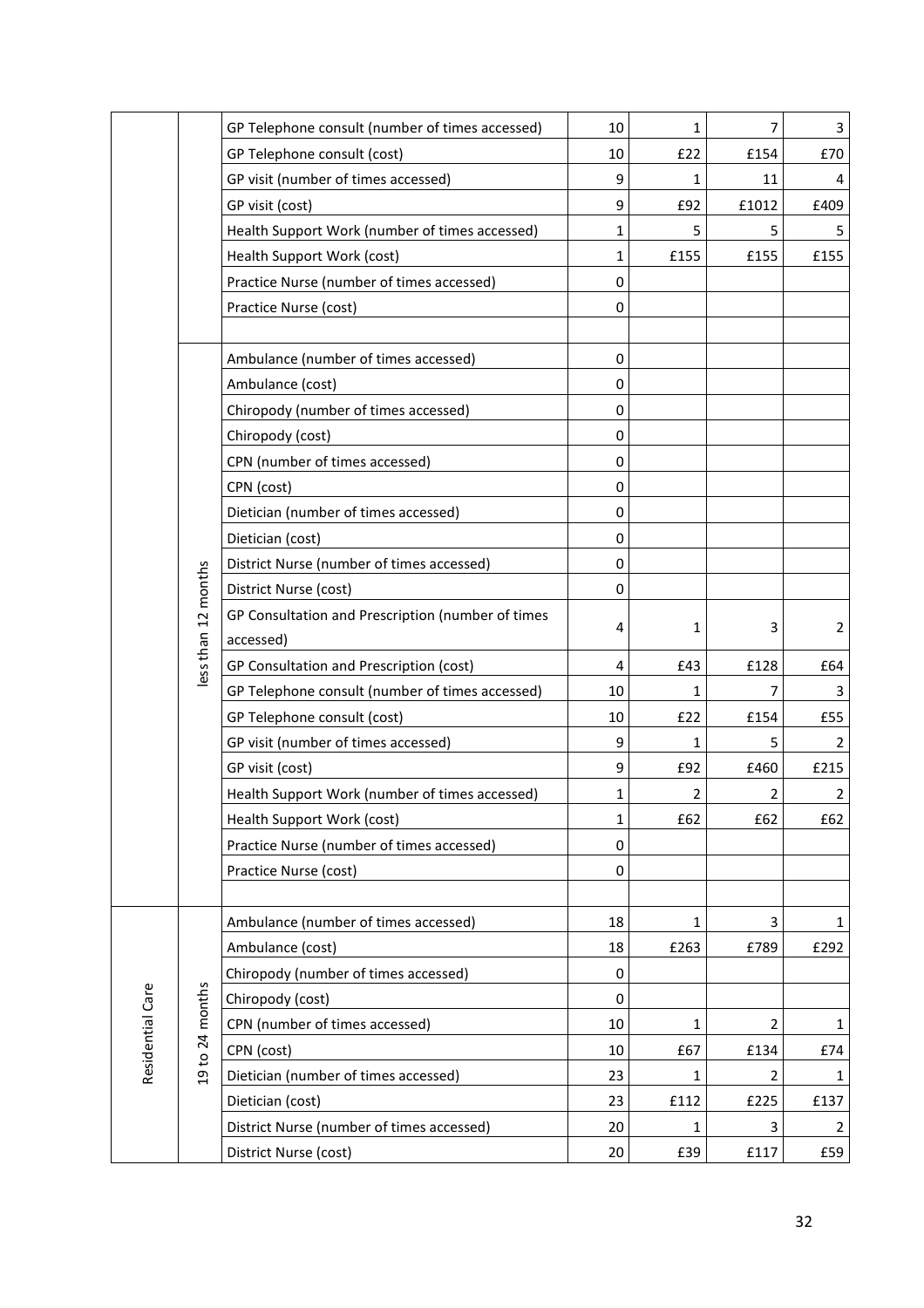|  |                     | GP Consultation and Prescription (number of times<br>accessed) | 333            | 1            | 16    | 3            |
|--|---------------------|----------------------------------------------------------------|----------------|--------------|-------|--------------|
|  |                     | GP Consultation and Prescription combined (cost)               | 333            | £43          | £683  | £123         |
|  |                     | GP Telephone consult (number of times accessed)                | 575            | $\mathbf{1}$ | 35    | 6            |
|  |                     | GP Telephone consult (cost)                                    | 575            | E22          | £770  | £140         |
|  |                     | GP visit (number of times accessed)                            | 533            | 1            | 87    | 6            |
|  |                     | GP visit (cost)                                                | 533            | £92          | £8004 | £529         |
|  |                     | Health Support Work (number of times accessed)                 | 19             | 1            |       | 2            |
|  |                     | Health Support Work (cost)                                     | 19             | £31          | £124  | £52          |
|  |                     | Practice Nurse (number of times accessed)                      | 1              | 2            | 2     | 2            |
|  |                     | Practice Nurse (cost)                                          | 1              | £23          | £23   | £23          |
|  |                     |                                                                |                |              |       |              |
|  |                     | Ambulance (number of times accessed)                           | 7              | 1            | 2     | 1            |
|  |                     | Ambulance (cost)                                               | $\overline{7}$ | £263         | £526  | £301         |
|  |                     | Chiropody (number of times accessed)                           | 0              |              |       |              |
|  |                     | Chiropody (cost)                                               | 0              |              |       |              |
|  |                     | CPN (number of times accessed)                                 | 8              | 1            | 1     | $\mathbf{1}$ |
|  |                     | CPN (cost)                                                     | 8              | £67          | £67   | £67          |
|  |                     | Dietician (number of times accessed)                           | 9              | 1            | 2     | 1            |
|  |                     | Dietician (cost)                                               | 9              | £112         | £225  | £125         |
|  |                     | District Nurse (number of times accessed)                      | 6              | $\mathbf{1}$ | 18    | 4            |
|  |                     | District Nurse (cost)                                          | 6              | £39          | £702  | £156         |
|  | to 18 months        | GP Consultation and Prescription (number of times              | 94             | 1            | 14    | 3            |
|  |                     | accessed)                                                      |                |              |       |              |
|  | $\overline{a}$      | GP Consultation and Prescription (cost)                        | 94             | £43          | £598  | £132         |
|  |                     | GP Telephone consult (number of times accessed)                | 186            | 1            | 31    | 6            |
|  |                     | GP Telephone consult (cost)                                    | 186            | £22          | £682  | £135         |
|  |                     | GP visit (number of times accessed)                            | 170            | 1            | 25    | 5            |
|  |                     | GP visit (cost)                                                | 170            | £92          | £2300 | £463         |
|  |                     | Health Support Work (number of times accessed)                 | 1              | 3            | 3     | 3            |
|  |                     | Health Support Work (cost)                                     | 1              | £93          | £93   | £93          |
|  |                     | Practice Nurse (number of times accessed)                      | 0              |              |       |              |
|  |                     | Practice Nurse (cost)                                          | 0              |              |       |              |
|  |                     |                                                                |                |              |       |              |
|  |                     | Ambulance (number of times accessed)                           | 13             | 1            | 2     | 1            |
|  |                     | Ambulance (cost)                                               | 13             | £263         | £526  | £324         |
|  | less than 12 months | Chiropody (number of times accessed)                           | 0              |              |       |              |
|  |                     | Chiropody (cost)                                               | 0              |              |       |              |
|  |                     | CPN (number of times accessed)                                 | 5              | 1            | 1     | 1            |
|  |                     | CPN (cost)                                                     | 5              | £67          | £67   | £67          |
|  |                     | Dietician (number of times accessed)                           | 7              | $\mathbf{1}$ | 1     | 1            |
|  |                     | Dietician (cost)                                               | 7              | £112         | £112  | £112         |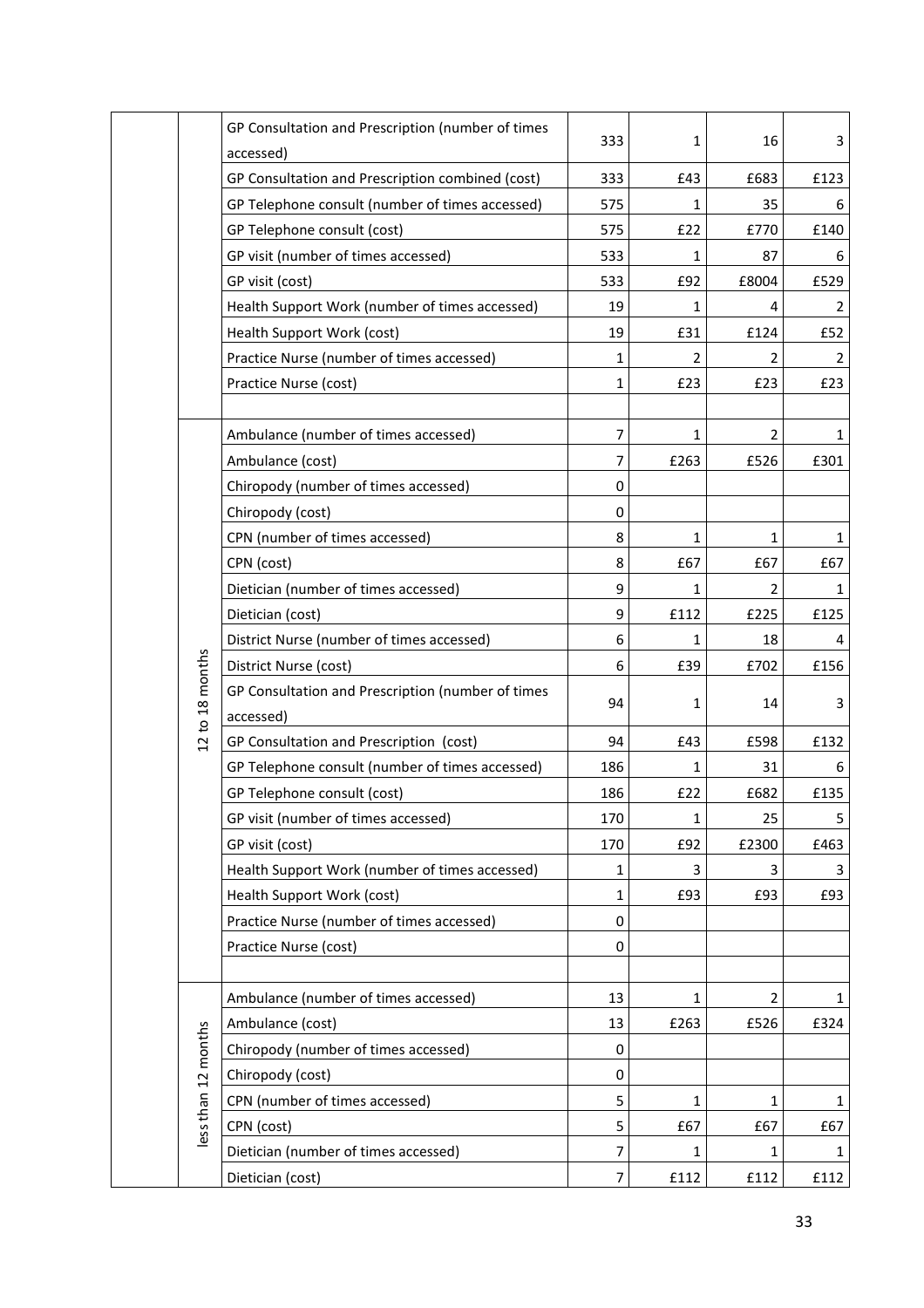|      |                                | District Nurse (number of times accessed)         | 9           | 1    | $\overline{2}$ | $\mathbf{1}$   |
|------|--------------------------------|---------------------------------------------------|-------------|------|----------------|----------------|
|      |                                | District Nurse (cost)                             | 9           | £39  | £78            | £52            |
|      |                                | GP Consultation and Prescription (number of times |             |      |                |                |
|      |                                | accessed)                                         | 201         | 1    | 9              | $\overline{2}$ |
|      |                                | GP Consultation and Prescription (cost)           | 201         | £43  | £384           | £84            |
|      |                                | GP Telephone consult (number of times accessed)   | 373         | 1    | 30             | 4              |
|      |                                | GP Telephone consult (cost)                       | 373         | £22  | £660           | £84            |
|      |                                | GP visit (number of times accessed)               | 344         | 1    | 15             | 3              |
|      |                                | GP visit (cost)                                   | 344         | £92  | £1380          | £275           |
|      |                                | Health Support Work (number of times accessed)    | 5           | 1    | 6              | 2              |
|      |                                | Health Support Work (cost)                        | 5           | £31  | £186           | £68            |
|      |                                | Practice Nurse (number of times accessed)         | $\mathbf 0$ |      |                |                |
|      |                                | Practice Nurse (cost)                             | 0           |      |                |                |
|      |                                |                                                   |             |      |                |                |
|      |                                | Ambulance (number of times accessed)              | 81          | 1    | 3              | 1              |
|      |                                | Ambulance (cost)                                  | 81          | £263 | £789           | £308           |
|      |                                | Chiropody (number of times accessed)              | 25          | 1    | 8              | 3              |
|      |                                | Chiropody (cost)                                  | 25          | £41  | £328           | £133           |
|      |                                | CPN (number of times accessed)                    | 82          | 1    | 19             | 1.             |
|      |                                | CPN (cost)                                        | 82          | £67  | £1273          | £89            |
|      |                                | Dietician (number of times accessed)              | 47          | 1    | 5              | 1              |
|      | to 24 months<br>$\overline{c}$ | Dietician (cost)                                  | 47          | £112 | £562           | £146           |
|      |                                | District Nurse (number of times accessed)         | 87          | 1    | 10             | 2              |
|      |                                | District Nurse (cost)                             | 87          | 39   | 390            | 66             |
| Home |                                | GP Consultation and Prescription (number of times | 1719        | 1    | 47             | 3              |
|      |                                | accessed)                                         |             |      |                |                |
|      |                                | GP Consultation and Prescription (cost)           | 1719        | £43  | £2007          | £127           |
|      |                                | GP Telephone consult (number of times accessed)   | 3159        | 1    | 77             | 6              |
|      |                                | GP Telephone consult (cost)                       | 3159        | £22  | £1694          | £124           |
|      |                                | GP visit (number of times accessed)               | 2204        | 1    | 118            | 6              |
|      |                                | GP visit (cost)                                   | 2204        | £92  | £10856         | £537           |
|      |                                | Health Support Work (number of times accessed)    | 189         | 1    | 46             | 4              |
|      |                                | Health Support Work (cost)                        | 189         | £31  | £1426          | £120           |
|      |                                | Practice Nurse (number of times accessed)         | 29          | 1    | 8              | 1              |
|      |                                | Practice Nurse (cost)                             | 29          | £11  | £90            | £15            |
|      |                                |                                                   |             |      |                |                |